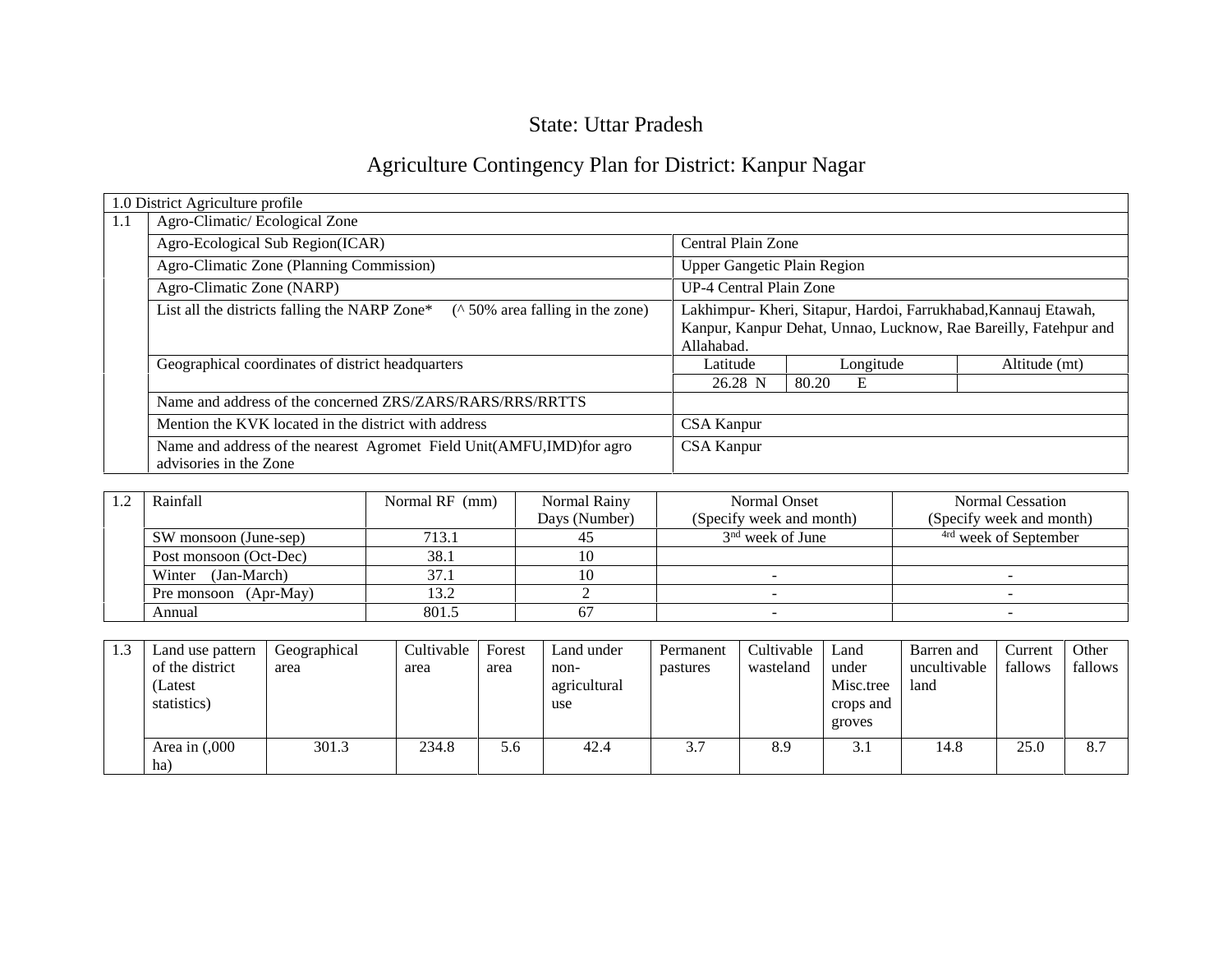| 1.4 | Major Soils                                  |                | Area('000 ha)  |                                                                                                  | Percent(%) of total |                                    |  |  |  |  |
|-----|----------------------------------------------|----------------|----------------|--------------------------------------------------------------------------------------------------|---------------------|------------------------------------|--|--|--|--|
|     | Deep, loamy soils and slightly eroded        |                | 91.0           |                                                                                                  | 30%                 |                                    |  |  |  |  |
|     | Deep, loamy soils with silty soils           |                | 54.5           |                                                                                                  | 18%                 |                                    |  |  |  |  |
|     | Deep, fine soils moderately saline and sodic |                | 42.0           |                                                                                                  | 14%                 |                                    |  |  |  |  |
|     |                                              |                |                |                                                                                                  |                     |                                    |  |  |  |  |
| 1.5 | Agricultural land use                        | Area('000 hac) |                |                                                                                                  |                     |                                    |  |  |  |  |
|     | Net sown area                                | 188.9          |                | 113.3 %                                                                                          |                     |                                    |  |  |  |  |
|     | Area sown more than once                     | 77.1           |                |                                                                                                  |                     |                                    |  |  |  |  |
|     | Gross cropped area                           | 266.0          |                |                                                                                                  |                     |                                    |  |  |  |  |
|     |                                              |                |                |                                                                                                  |                     |                                    |  |  |  |  |
| 1.6 | Irrigation                                   |                | Area('000 ha)  |                                                                                                  |                     |                                    |  |  |  |  |
|     | Net irrigation area                          | 151.3          |                |                                                                                                  |                     |                                    |  |  |  |  |
|     | Gross irrigated area                         | 177.2          |                |                                                                                                  |                     |                                    |  |  |  |  |
|     | Rain fed area                                | 37.7           |                |                                                                                                  |                     |                                    |  |  |  |  |
|     | Sources of irrigation (Gross Irr.            |                | Number         | Area('000 ha)                                                                                    |                     | Percentage of total irrigated area |  |  |  |  |
|     | Area)                                        |                |                |                                                                                                  |                     |                                    |  |  |  |  |
|     | Canals                                       |                | $\blacksquare$ | 34.9                                                                                             |                     | 19.7                               |  |  |  |  |
|     | <b>Tanks</b>                                 |                | $\overline{a}$ | 0.02                                                                                             |                     |                                    |  |  |  |  |
|     | Open wells                                   |                |                | 0.1                                                                                              |                     | 0.1                                |  |  |  |  |
|     | Bore wells (Tube wells)                      |                |                | 141.9                                                                                            |                     | 80.0                               |  |  |  |  |
|     | Lift irrigation schemes                      |                | $\blacksquare$ | NA                                                                                               |                     |                                    |  |  |  |  |
|     | Micro-irrigation                             |                | ÷.             | NA                                                                                               |                     |                                    |  |  |  |  |
|     | Other sources                                |                | $\blacksquare$ | 0.2                                                                                              |                     | 0.1                                |  |  |  |  |
|     | <b>Total Irrigated Area</b>                  |                |                | 177.2                                                                                            |                     |                                    |  |  |  |  |
|     | Pump sets (2011-12)                          |                | 42320          |                                                                                                  |                     |                                    |  |  |  |  |
|     | No. of Tractors                              |                | 6182           |                                                                                                  |                     |                                    |  |  |  |  |
|     | Groundwater availability and use*            |                | No of blocks-  | $%$ )area                                                                                        |                     | Quality of water                   |  |  |  |  |
|     | (Data source: State/ Central Ground          |                | Tehsils-       |                                                                                                  |                     |                                    |  |  |  |  |
|     | water Department/Board)                      |                |                |                                                                                                  |                     |                                    |  |  |  |  |
|     | Over exploited                               | $\mathbf{0}$   |                |                                                                                                  |                     |                                    |  |  |  |  |
|     | Critical                                     | $\mathbf{1}$   |                |                                                                                                  |                     |                                    |  |  |  |  |
|     | Semi-critical                                | 3              |                |                                                                                                  |                     |                                    |  |  |  |  |
|     | Safe                                         |                | $\Omega$       |                                                                                                  |                     |                                    |  |  |  |  |
|     | Waste water availability and use             |                |                |                                                                                                  |                     |                                    |  |  |  |  |
|     | Ground water quality                         |                |                |                                                                                                  |                     |                                    |  |  |  |  |
|     |                                              |                |                | *over-exploited groundwater utilization> 100%; critical: 90-100%; semicritical:70-90%; safe:<70% |                     |                                    |  |  |  |  |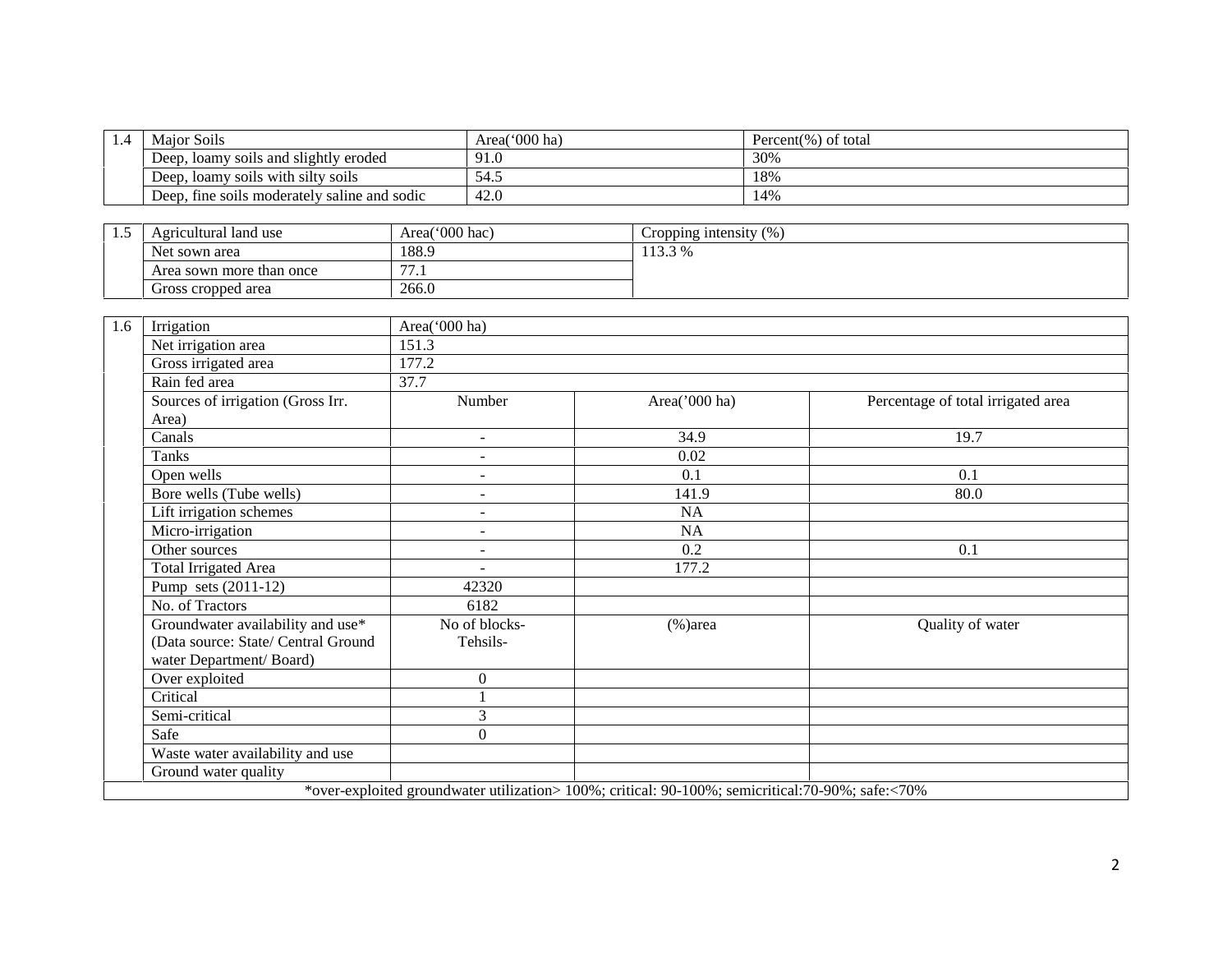#### **1.7 Area under major field crops & (As per latest figures 2011-12)**

| 1.7 | Major field crops cultivated |                          | Area('000 ha)            |                          |           |                          |       |                          |       |
|-----|------------------------------|--------------------------|--------------------------|--------------------------|-----------|--------------------------|-------|--------------------------|-------|
|     |                              |                          | Kharif                   |                          | Rabi      |                          |       | Summer                   | Total |
|     |                              | Irrigated                | Rain fed                 | Total                    | Irrigated | Rain fed                 | Total |                          |       |
| 01  | Rice                         | 33.4                     |                          | 33.4                     |           | $\overline{\phantom{0}}$ |       |                          | 33.4  |
| 02  | Maize                        | 0.2                      | 20.9                     | 21.1                     | -         | $\overline{\phantom{a}}$ | -     |                          | 21.1  |
| 03  | Sorghum                      | 0.1                      | 12.5                     | 12.6                     | -         | $\overline{\phantom{0}}$ | -     |                          | 12.6  |
| 04  | Wheat                        | $\sim$                   | $\overline{\phantom{a}}$ | $\overline{\phantom{a}}$ | 102.8     | 0.2                      | 103.0 | $\overline{\phantom{0}}$ | 103.0 |
| 05  | Gram                         | -                        | $\overline{\phantom{a}}$ | $\overline{\phantom{0}}$ | 1.0       | 15.6                     | 16.6  | $\overline{\phantom{0}}$ | 16.6  |
| 06  | Rapeseed Mustard             | $\overline{\phantom{0}}$ | $\overline{\phantom{0}}$ | $\overline{\phantom{0}}$ | 7.3       | 6.9                      | 14.2  | $\overline{\phantom{a}}$ | 14.2  |

| <b>Horticulture crops -Fruits</b>      | Area ('000 ha) |           |                          |  |  |
|----------------------------------------|----------------|-----------|--------------------------|--|--|
|                                        | Total          | Irrigated | Rainfed                  |  |  |
| Mango                                  | 0.1            | 0.1       | -                        |  |  |
| Guava                                  | 0.1            |           | $\overline{\phantom{0}}$ |  |  |
| <b>Horticulture crops - Vegetables</b> |                |           |                          |  |  |
| Potato                                 | 11.5           | 11.5      |                          |  |  |
| Onion                                  | 0.4            | 0.4       |                          |  |  |
| Pea                                    | 1.1            |           |                          |  |  |

| <b>Major Fodder crops</b> | Area(ha) | Total |
|---------------------------|----------|-------|
| Kharif                    | 8976     | 8976  |
| Rabi                      | 1974     | 1974  |
| Summer                    | 362      | 362   |
| Total                     | 1312     | 11312 |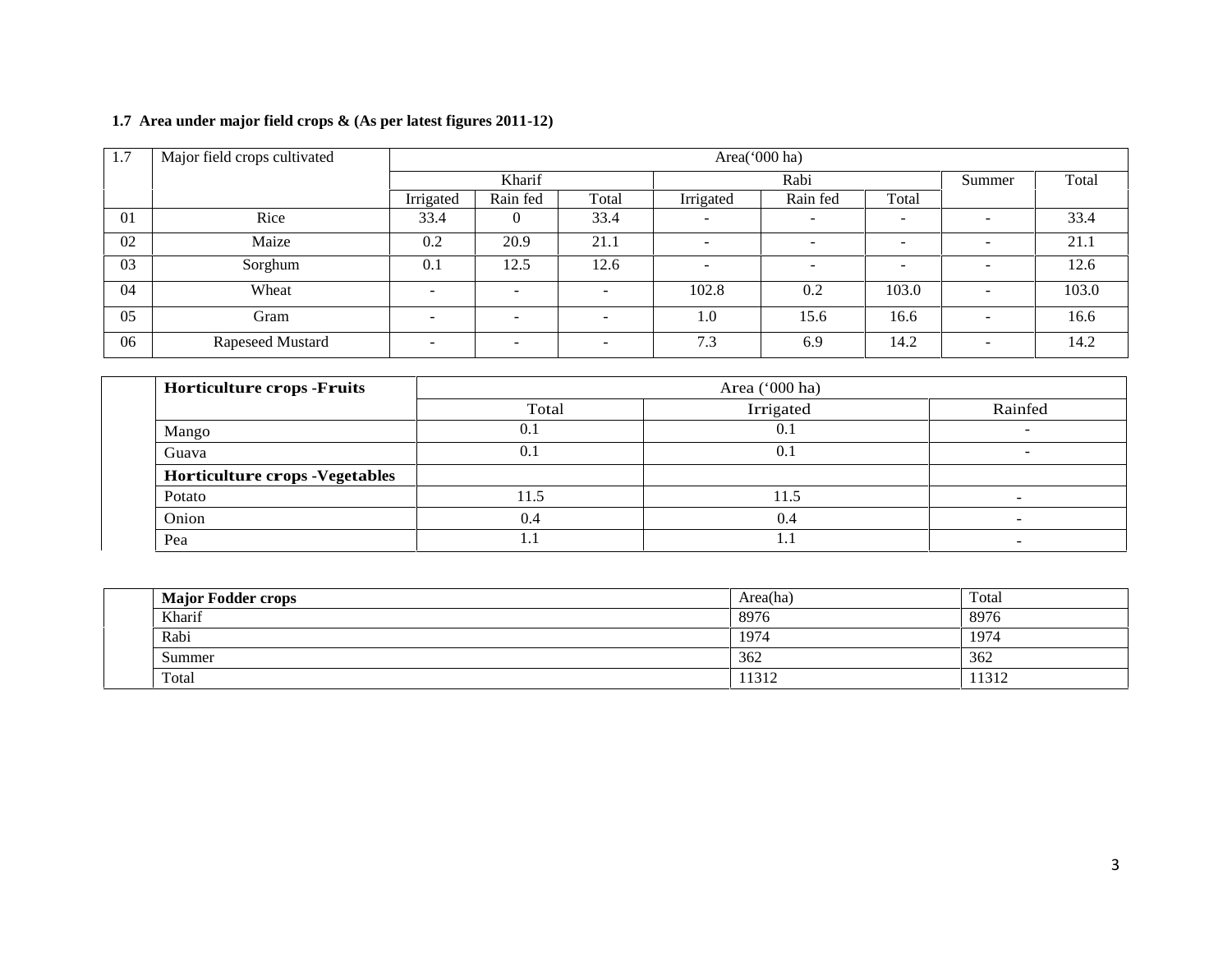## **1.8 Production and productivity of major crops (Average of last 5 years)**

| Major field crops |                          |                          |            |                          | Area(' $000$ ha)         |                          |            |              |           |
|-------------------|--------------------------|--------------------------|------------|--------------------------|--------------------------|--------------------------|------------|--------------|-----------|
| cultivated        |                          | Kharif                   |            | Rabi                     |                          | Summer                   |            | Total        | Crop      |
|                   | Production               | Productivity             | Production | Productivity             | Production               | Productivity             | Production | Productivity | residue   |
|                   | (000 t)                  | (Kg/ha)                  | (000t)     | (Kg/ha)                  | (000 t)                  | (Kg/ha)                  | (000tT)    | (Kg/ha)      | as fodder |
|                   |                          |                          |            |                          |                          |                          |            |              | (000)     |
|                   |                          |                          |            |                          |                          |                          |            |              | tons)     |
| Rice              | 75.5                     | 2286                     | ۰          | $\overline{\phantom{a}}$ | $\overline{\phantom{a}}$ | $\overline{\phantom{a}}$ | 75.5       | 2286         | <b>NA</b> |
| Maize             | 29.3                     | 1444                     | -          | $\overline{\phantom{a}}$ | $\overline{\phantom{0}}$ | $\overline{a}$           | 29.3       | 1444         | NA        |
| Juar              | 15.6                     | 1285                     | -          | $-+$                     | $\overline{a}$           | $\overline{\phantom{a}}$ | 15.6       | 1285         | <b>NA</b> |
| Wheat             | -                        | $\overline{a}$           | 317.1      | 3107                     | $\overline{a}$           | $\overline{\phantom{0}}$ | 317.1      | 3107         | <b>NA</b> |
| Gram              | $\overline{\phantom{a}}$ | $\overline{\phantom{0}}$ | 21.2       | 1294                     | $\overline{\phantom{0}}$ | $\overline{\phantom{a}}$ | 21.2       | 1294         | <b>NA</b> |
| Rapeseed Mustard  | -                        | $\overline{\phantom{a}}$ | 14.8       | 1059                     | $\overline{a}$           | $\overline{\phantom{a}}$ | 14.8       | 1059         | <b>NA</b> |

| 1.9 | Livestock(year 2007)                           | Male(000) | Female(000) | Total $(000)$ |
|-----|------------------------------------------------|-----------|-------------|---------------|
|     | Non descriptive Cattle (local low yielding)    | 78.931    | 83.336      | 162.267       |
|     | Improved cattle                                | 0.018     | 0.024       | 0.042         |
|     | <b>Crossbred Cattle</b>                        | 8.309     | 18.270      | 26.579        |
|     | Non descriptive Buffaloes (local low yielding) | 22.998    | 73.932      | 96.930        |
|     | <b>Descript Buffaloes</b>                      | 49.100    | 188.254     | 237.354       |
|     | Goat                                           | 84.078    | 158.325     | 242.403       |
|     | Sheep                                          |           |             | 6.959         |
|     | Other (Camel, Pig, Yak etc)                    |           |             | 186.254       |
|     | Commerical dairy farms (number)                |           |             | 0.000         |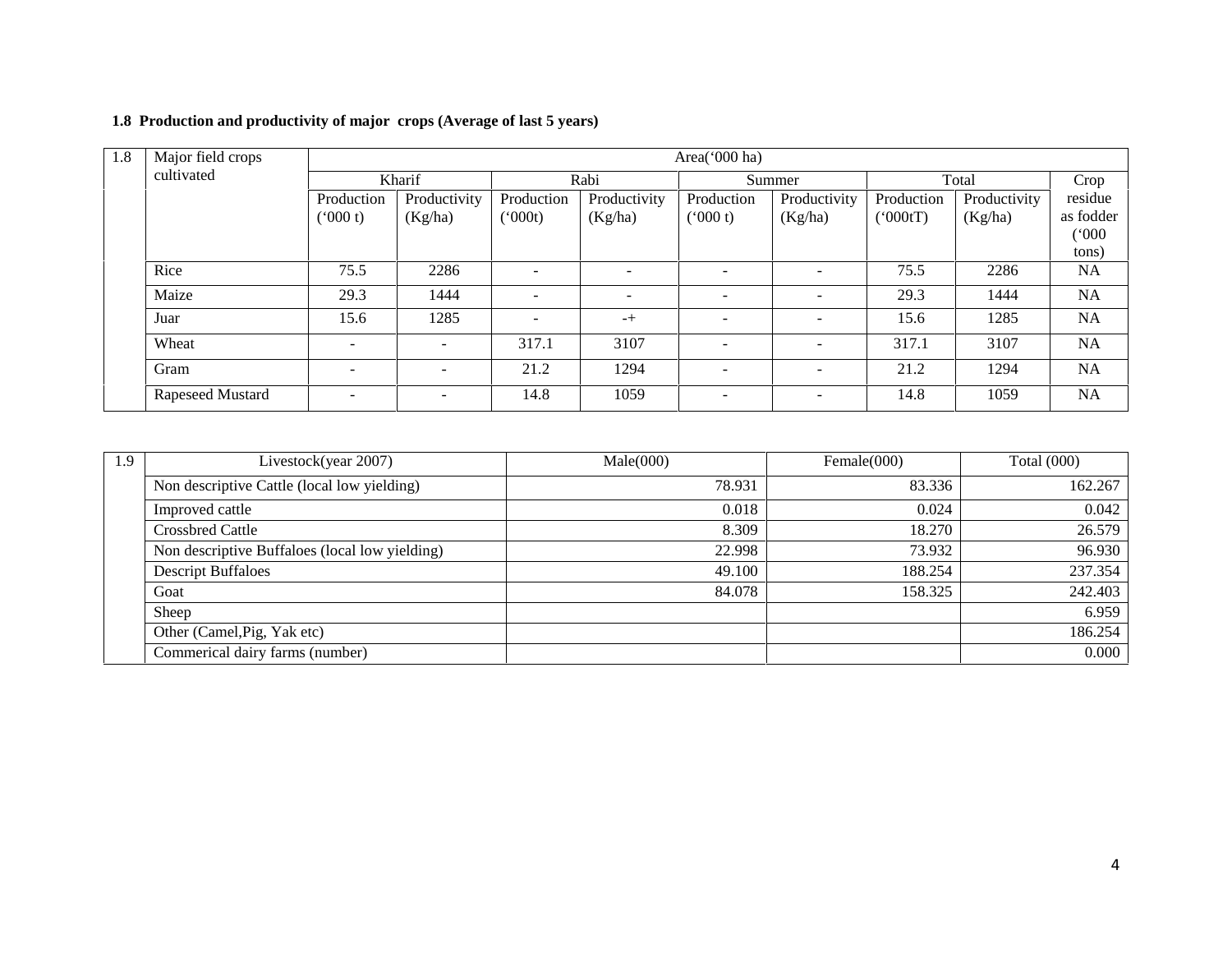| <b>Sowing</b><br>1.10<br>window | Pearl<br>millet          | <b>Maize</b>             | <b>Rice</b> | <b>Urd</b>    | Sorghum    | <b>Pigeon</b><br>Pea | Wheat     | Pea                      | Gram                     | <b>Mustard</b>           |
|---------------------------------|--------------------------|--------------------------|-------------|---------------|------------|----------------------|-----------|--------------------------|--------------------------|--------------------------|
| for $5$                         |                          |                          |             |               |            |                      |           |                          |                          |                          |
| major                           |                          |                          |             |               |            |                      |           |                          |                          |                          |
| field crops                     |                          |                          |             |               |            |                      |           |                          |                          |                          |
| Kharif $-$                      | $2nd$ week of            | 3rd week                 | $\sim$      | $2nd$ week of | First week | First week           |           |                          | $\overline{\phantom{a}}$ | $\overline{\phantom{a}}$ |
| Rainfed                         | July to last             | of June to               |             | July to       | of July to | of July to           |           |                          |                          |                          |
|                                 | week of                  | First week               |             | First week    | $2nd$ week | Last week            |           |                          |                          |                          |
|                                 | July                     | of July                  |             | of August     | of July    | of July              |           |                          |                          |                          |
| Kharif -                        | $\overline{\phantom{a}}$ | $\overline{\phantom{a}}$ | 3rd week    | $2nd$ week of | First week | $\blacksquare$       |           |                          |                          | $\qquad \qquad -$        |
| Irrigated                       |                          |                          | of June to  | July to       | of July to |                      |           |                          |                          |                          |
|                                 |                          |                          | Last week   | First week    | $2nd$ week |                      |           |                          |                          |                          |
|                                 |                          |                          | of July     | of August     | of July    |                      |           |                          |                          |                          |
| Rabi - Rain                     |                          |                          |             |               |            |                      | Last week | First week               | First week               | First week               |
| fed                             |                          |                          |             |               |            |                      | of Oct to | of Oct to                | of Oct to                | of Sep to                |
|                                 |                          |                          |             |               |            |                      | 2nd week  | last week                | last week                | 2nd week                 |
|                                 |                          |                          |             |               |            |                      | of Nov    | of Oct                   | of Oct                   | of Oct                   |
| Rabi-                           |                          |                          |             |               |            |                      | 2nd week  | $\overline{\phantom{a}}$ | $\overline{\phantom{0}}$ | $\overline{\phantom{a}}$ |
| Irrigated                       |                          |                          |             |               |            |                      | of Nov to |                          |                          |                          |
|                                 |                          |                          |             |               |            |                      | last week |                          |                          |                          |
|                                 |                          |                          |             |               |            |                      | of Dec    |                          |                          |                          |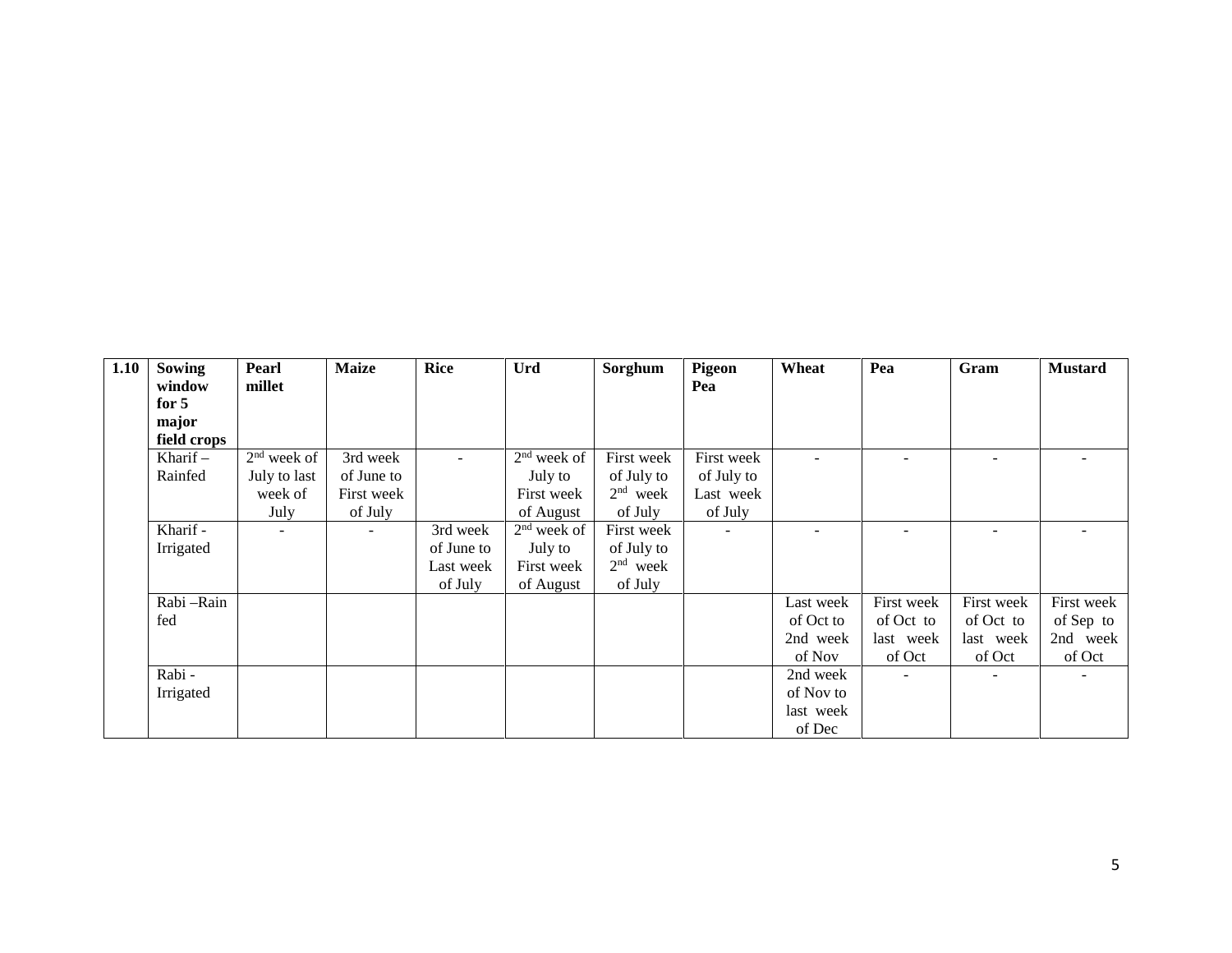| 1.11 | What is the major contingency the district is prone to?                          | <b>Regular</b> | Occasional | <b>None</b> |
|------|----------------------------------------------------------------------------------|----------------|------------|-------------|
|      | Drought                                                                          |                | ✓          |             |
|      | Flood                                                                            |                | ✓          |             |
|      | Cyclone                                                                          |                |            |             |
|      | Hail storm                                                                       |                |            |             |
|      | Heat wave                                                                        |                | ✓          |             |
|      | Cold wave                                                                        |                | ✓          |             |
|      | Frost                                                                            |                | ✓          |             |
|      | Sea water intrusion                                                              |                |            |             |
|      | Sheath Blight, Stemborrer, Pyrilla loos smut, Heliothis, Rust etc<br>white grub. |                | ✓          |             |

| 1.14   Include Digital maps of the district for | Location map of district within State as Annexure I | Enclosed: Yes |
|-------------------------------------------------|-----------------------------------------------------|---------------|
|                                                 |                                                     |               |
|                                                 | Mean annual rainfall as Annexure 2                  | Enclosed: Yes |
|                                                 | Soil map as Annexure 3                              | Enclosed: Yes |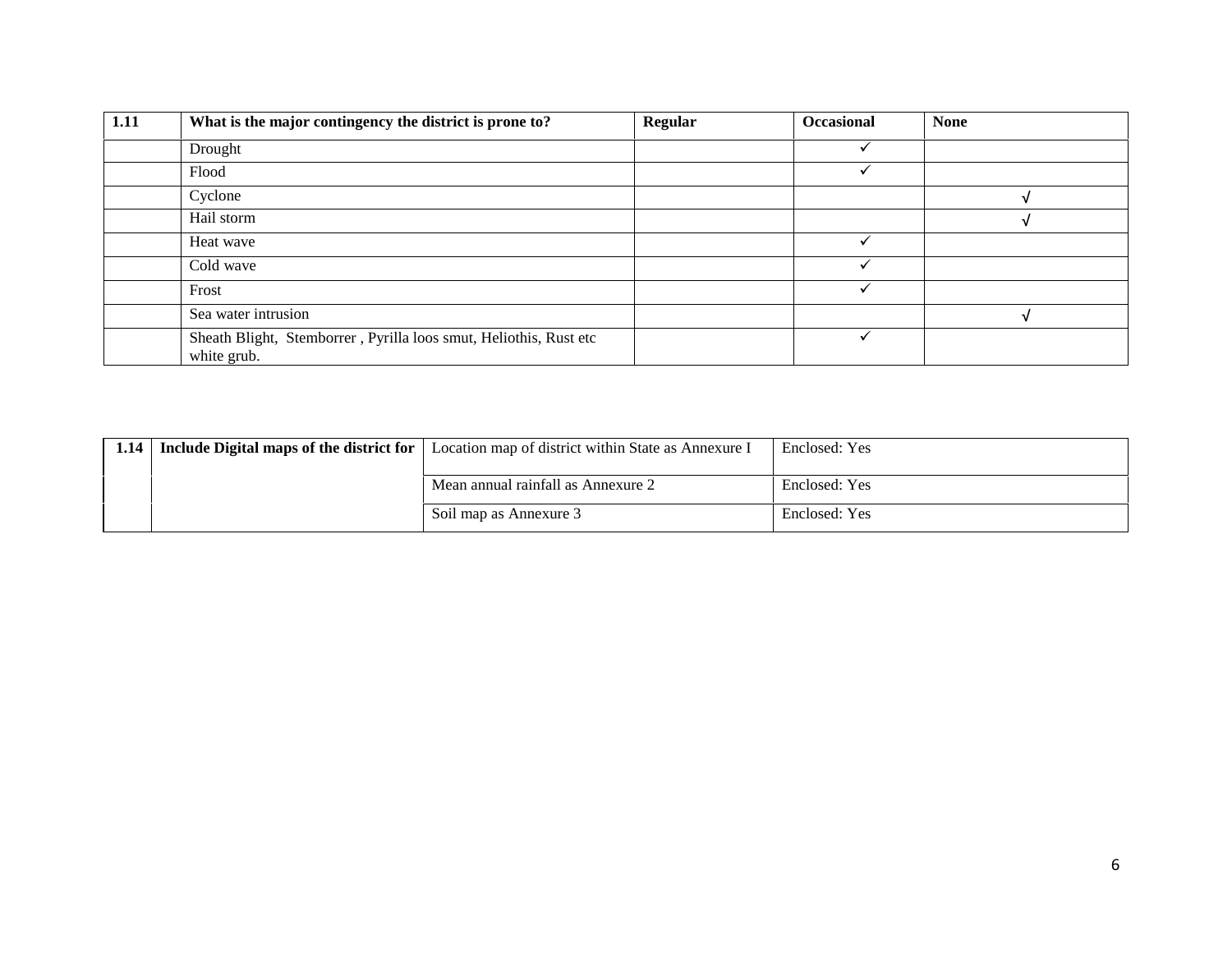Annexure I Location map of Kanpur Nagar district

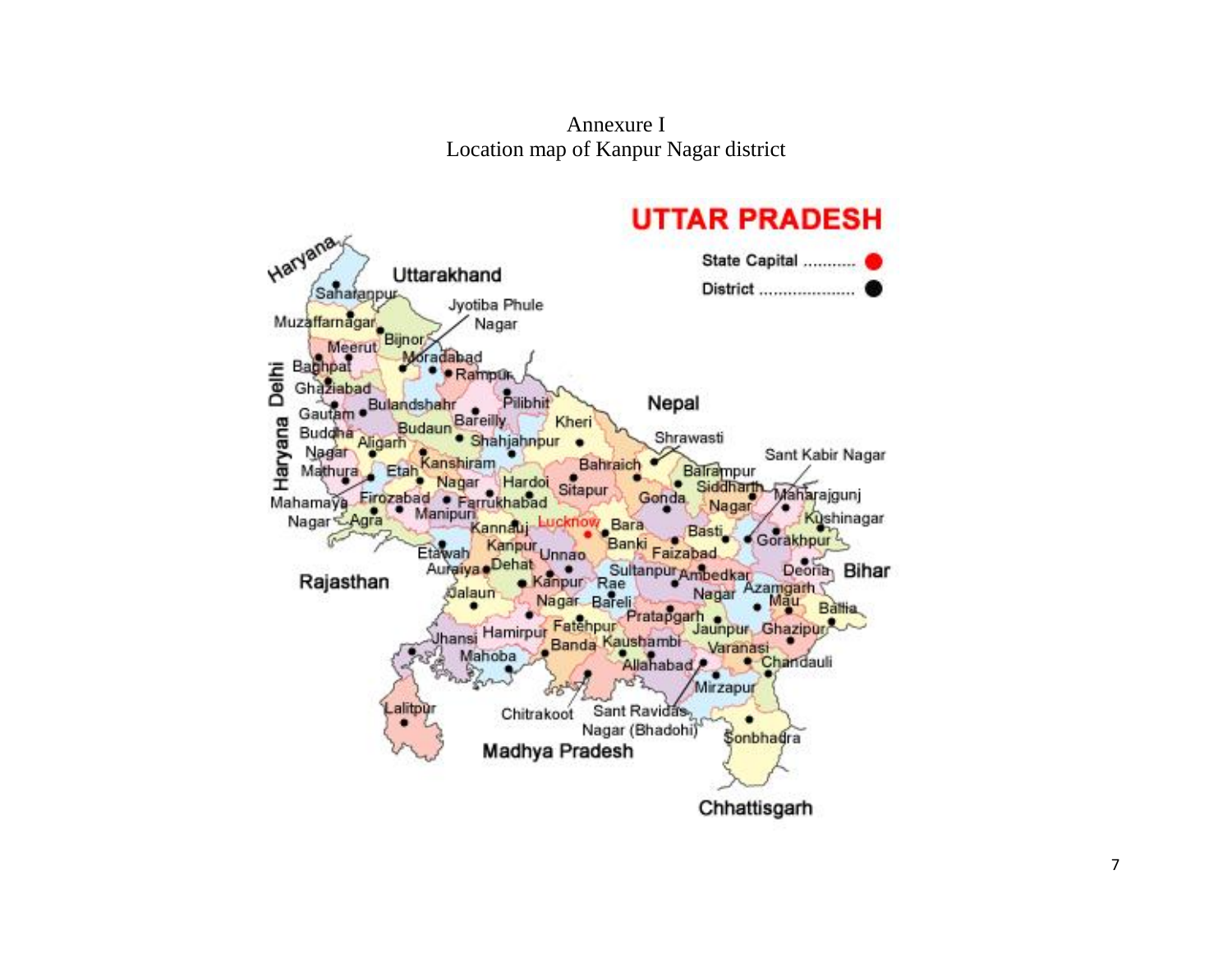

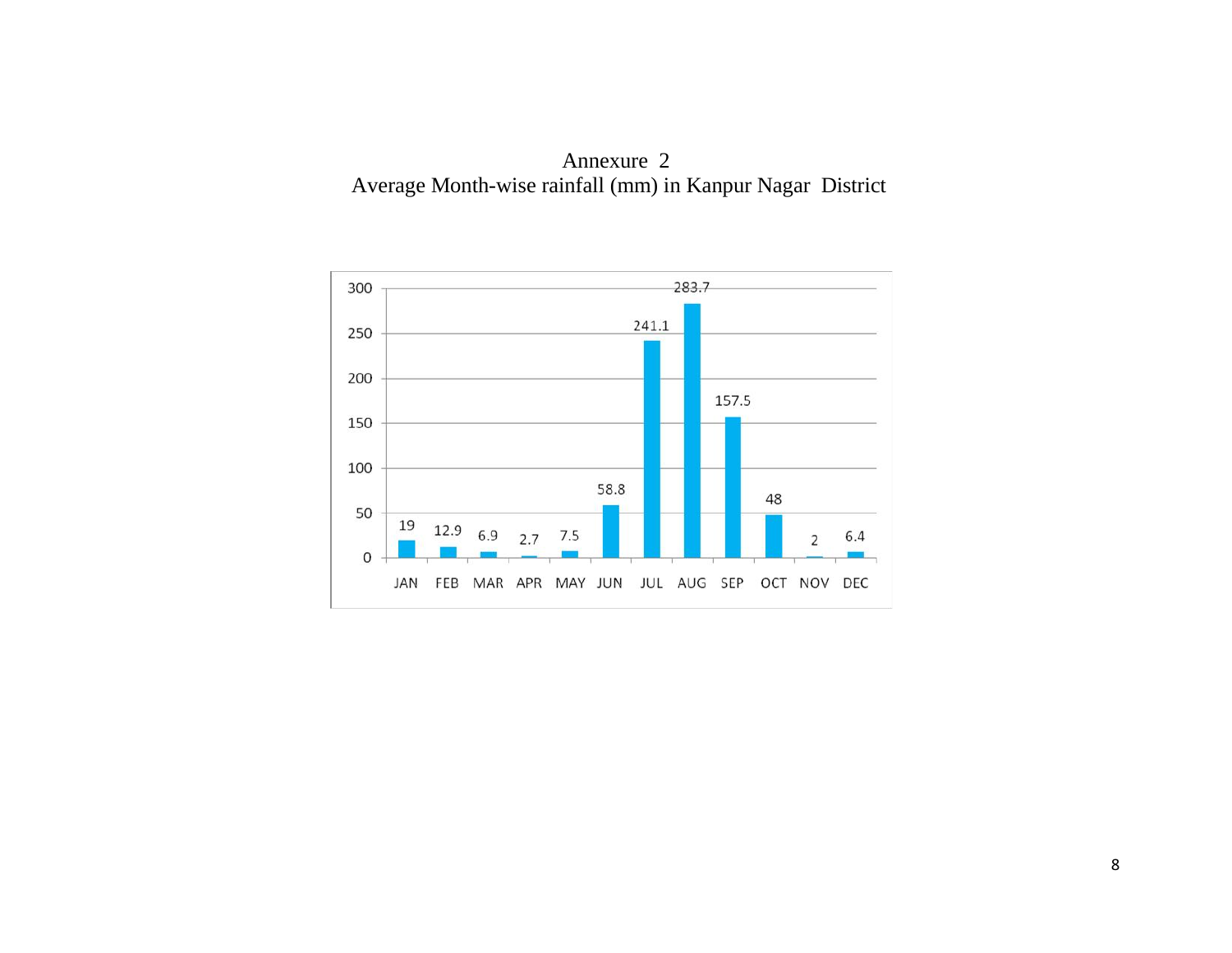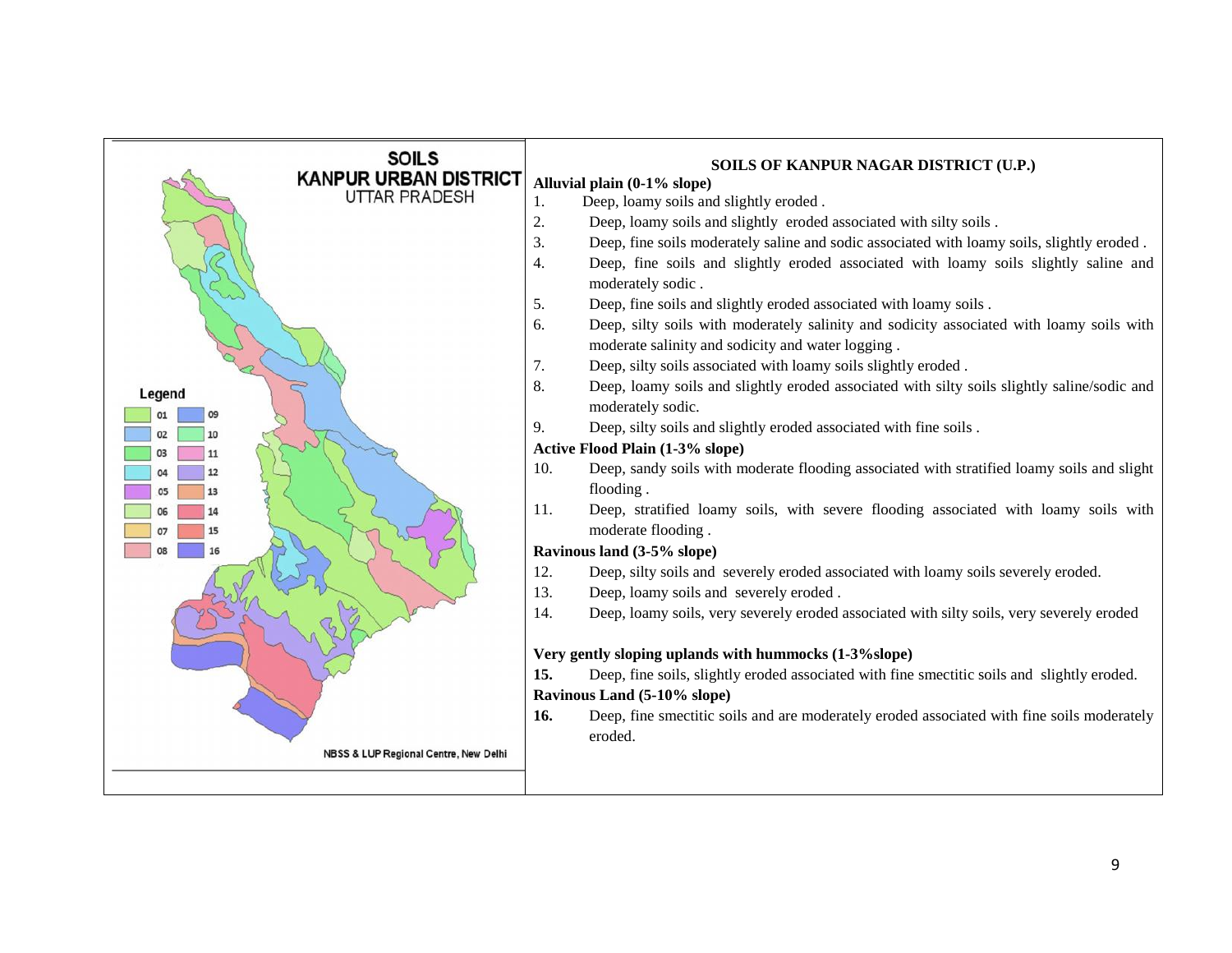#### **2.0 Strategies for weather related contingencies**

#### **2.1 Drought**

#### **2.1.1 Rain fed situation**

| <b>Condition</b>                                                                                                                                                                  | <b>Suggested Contingency measures</b>                                                                                 |                                                                                                                                |                                                                       |                                                                       |                                     |  |
|-----------------------------------------------------------------------------------------------------------------------------------------------------------------------------------|-----------------------------------------------------------------------------------------------------------------------|--------------------------------------------------------------------------------------------------------------------------------|-----------------------------------------------------------------------|-----------------------------------------------------------------------|-------------------------------------|--|
| <b>Early season</b><br>drought (delayed<br>onset)                                                                                                                                 | <b>Major Farming</b><br>situation                                                                                     | <b>Normal Crop / Cropping</b><br>system                                                                                        | Change in crop / cropping<br>system including variety                 | <b>Agronomic measures</b>                                             | <b>Remarks</b> on<br>Implementation |  |
| Deep, loamy soils<br>and slightly eroded,<br>Delay by 2 weeks<br>Deep loamy soils<br>(1 <sup>st</sup> week of July)<br>with silty soils,<br>Deep, fine soils<br>moderately saline | Sorghum: Composite-Varsha,<br>CSV-13, CSV-15, SPB-1388 and<br>Vijeta<br>Hybrid- CSH-9, 16, 14, 18, 13 and<br>$CSH-23$ | No change                                                                                                                      | Use medium maturing<br>varieties, Thinning,<br>Interculture, Mulching | Linked with SDC/<br><b>SAUs</b>                                       |                                     |  |
|                                                                                                                                                                                   | and sodic                                                                                                             | Pearl millet,-<br>Composite-ICMB-155, WCC-<br>75, ICTP-8203 and Raj-171<br><b>Hybrid-</b> Pusa-23 & 322 and<br><b>ICMH-451</b> | No change                                                             | Use medium maturing<br>varieties, Thinning,<br>Interculture, Mulching | Linked with SDC/<br><b>SAUs</b>     |  |
|                                                                                                                                                                                   |                                                                                                                       | Pigeon Pea - Narendra arhar-1,<br>Narendra arhar-2, Azad,                                                                      | No Change                                                             | <b>Ridge Planting</b><br>Thinning, Inter-culture,                     | Linked with SDC/<br><b>SAUs</b>     |  |
|                                                                                                                                                                                   |                                                                                                                       | Urd- Uttara, Azad-2, Azad-3,<br>Pant-U-35, Pant U-40                                                                           | No change                                                             | Manual weeding, Line<br>sowing                                        | Linked with SDC/<br><b>SAUs</b>     |  |
|                                                                                                                                                                                   |                                                                                                                       | Maize Composite-Naveen, Azad<br>uttam, Pragati, Gaurav and KH-<br>510<br>Hybride- Ganga-11, HQPM-5<br>and Prakash, JH-3459     | No change                                                             | Use medium maturing<br>varieties, Thinning,<br>Interculture, Mulching | Linked with SDC/<br><b>SAUs</b>     |  |
| <b>Condition</b>                                                                                                                                                                  |                                                                                                                       |                                                                                                                                |                                                                       | <b>Suggested Contingency measures</b>                                 |                                     |  |
| <b>Early season</b><br>drought (delayed<br>onset)                                                                                                                                 | <b>Major Farming</b><br>situation                                                                                     | <b>Normal Crop/cropping system</b>                                                                                             | Change in<br>crop/cropping system                                     | <b>Agronomic measures</b>                                             | <b>Remarks</b> on<br>Implementation |  |
|                                                                                                                                                                                   |                                                                                                                       | Sorghum Composite-Varsha,                                                                                                      | No change                                                             | Use 10-15% more seed                                                  | Linked with SDC/                    |  |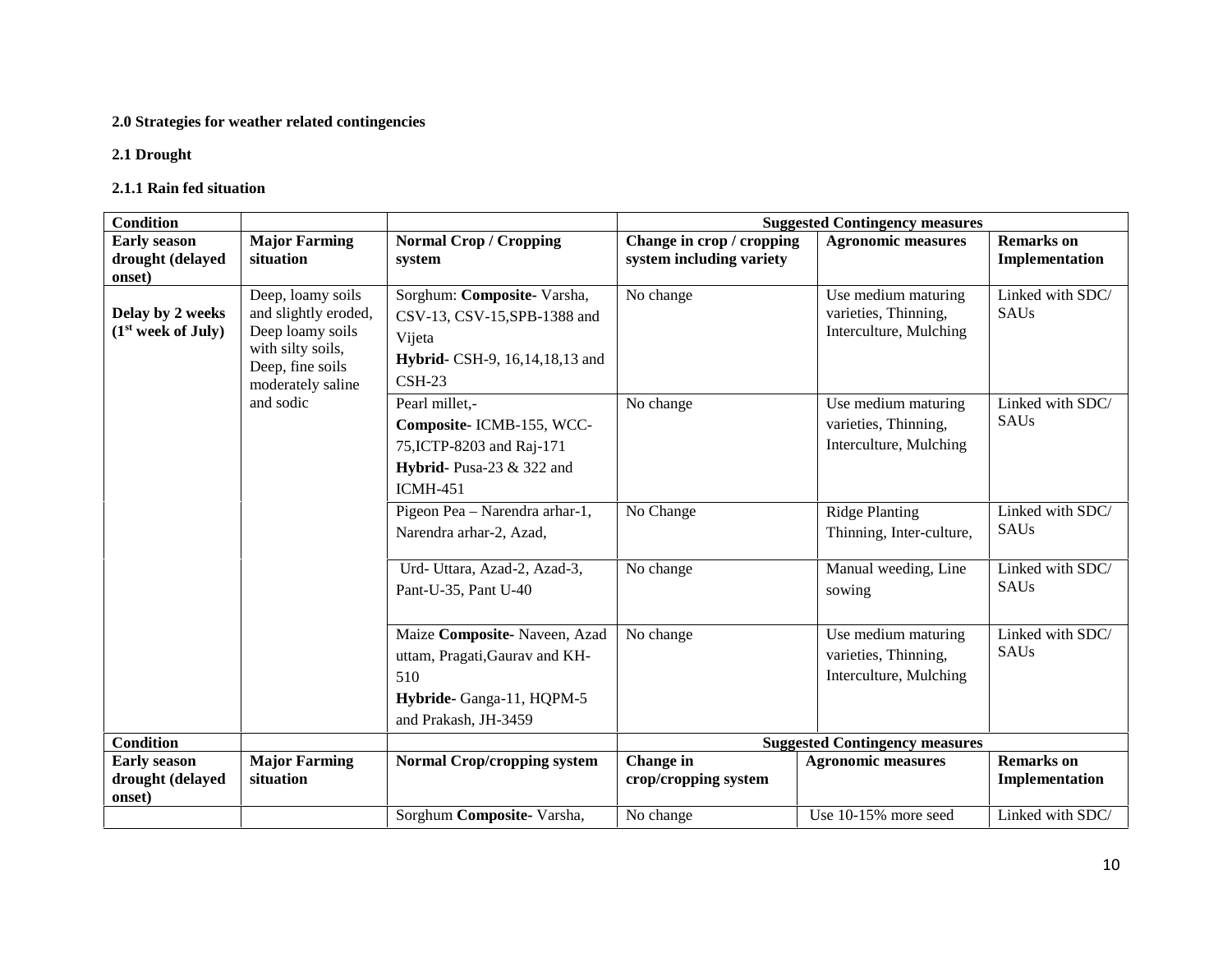| Deep, loamy soils<br>Delay by 4 weeks<br>(July $3^{\text{rd}}$ week)<br>and slightly eroded,<br>Deep loamy soils<br>with silty soils,<br>Deep, fine soils | CSV-13, CSV-15, SPB-1388 and<br>Vijeta<br><b>Hybrid-</b> CSH-9, 16, 14, 18, 13 and<br>$CSH-23$ |                                                                                                                                   | Use medium maturing<br>varieties, Inter-culture,<br>Mulching<br>Spray of 2% MOP | <b>SAUs</b>                                                                                                       |                                 |
|-----------------------------------------------------------------------------------------------------------------------------------------------------------|------------------------------------------------------------------------------------------------|-----------------------------------------------------------------------------------------------------------------------------------|---------------------------------------------------------------------------------|-------------------------------------------------------------------------------------------------------------------|---------------------------------|
|                                                                                                                                                           | moderately saline<br>and sodic                                                                 | Pearl millet: Composite- ICMB-<br>155, WCC-75, ICTP-8203 and<br>Raj-171<br><b>Hybrid-</b> Pusa-23 $\&$ 322 and<br><b>ICMH-451</b> | No change                                                                       | Use $10-15%$ more seed<br>Use medium maturing<br>varieties, Inter-culture,<br>Mulching Spray of 2%<br><b>MOP</b>  | Linked with SDC/<br><b>SAUs</b> |
|                                                                                                                                                           |                                                                                                | Pigeon Pea - Narendra arhar-1,<br>Narendra arhar-2, Azad,                                                                         | No change                                                                       | Use $10-15%$ more seed<br>Use medium maturing<br>varieties, Inter-culture,<br>Mulching Spray of 2%<br><b>MOP</b>  | Linked with SDC/<br><b>SAUs</b> |
|                                                                                                                                                           |                                                                                                | Urd- Uttara, Azad-2, Azad-3,<br>Pant-U-35, Pant U-40                                                                              | No change                                                                       | Use $10-15%$ more seed<br>Use medium maturing<br>varieties, Inter-culture,<br>Mulching Spray of 2%<br><b>MOP</b>  | Linked with SDC/<br><b>SAUs</b> |
|                                                                                                                                                           |                                                                                                | Maize: Composite-Naveen,<br>Azad uttam, Pragati, Gaurav and<br>KH-510<br>Hybrid- Ganga-11, HQPM-5 and<br>Prakash, JH-3459         | Replace by Pearl<br>millet/Sorghum                                              | Use $10-15\%$ more seed<br>Use medium maturing<br>varieties, Inter-culture,<br>Mulching Spray of 2%<br><b>MOP</b> | Linked with SDC/<br><b>SAUs</b> |

| <b>Condition</b>                                  |                                                                                                                             |                                                                                                                     | <b>Suggested Contingency measures</b> |                                                                                                                   |                                     |  |
|---------------------------------------------------|-----------------------------------------------------------------------------------------------------------------------------|---------------------------------------------------------------------------------------------------------------------|---------------------------------------|-------------------------------------------------------------------------------------------------------------------|-------------------------------------|--|
| <b>Early season</b><br>drought (delayed<br>onset) | <b>Major Farming</b><br>situation                                                                                           | <b>Normal Crop/cropping</b><br>system                                                                               | Change in crop/cropping<br>system     | <b>Agronomic measures</b>                                                                                         | <b>Remarks</b> on<br>Implementation |  |
| Delay by 6 weeks<br>(Aug. 1 <sup>st</sup> week)   | Deep, loamy soils<br>and slightly eroded,<br>Deep loamy soils<br>with silty soils,<br>Deep, fine soils<br>moderately saline | Sorghum: Composite-Varsha,<br>CSV-13, CSV-15, SPB-1388<br>and Vijeta<br>Hybrid- CSH-9, 16, 14, 18, 13<br>and CSH-23 | Replace by Pearl millet/Urd           | Use $10-15\%$ more seed<br>Use medium maturing<br>varieties, Inter-culture,<br>Mulching Spray of 2%<br><b>MOP</b> | Linked with SDC/<br><b>SAUs</b>     |  |
|                                                   | and sodic                                                                                                                   | Pearl millet: Composite-                                                                                            | No change                             | Use $10-15\%$ more seed                                                                                           | Linked with SDC/                    |  |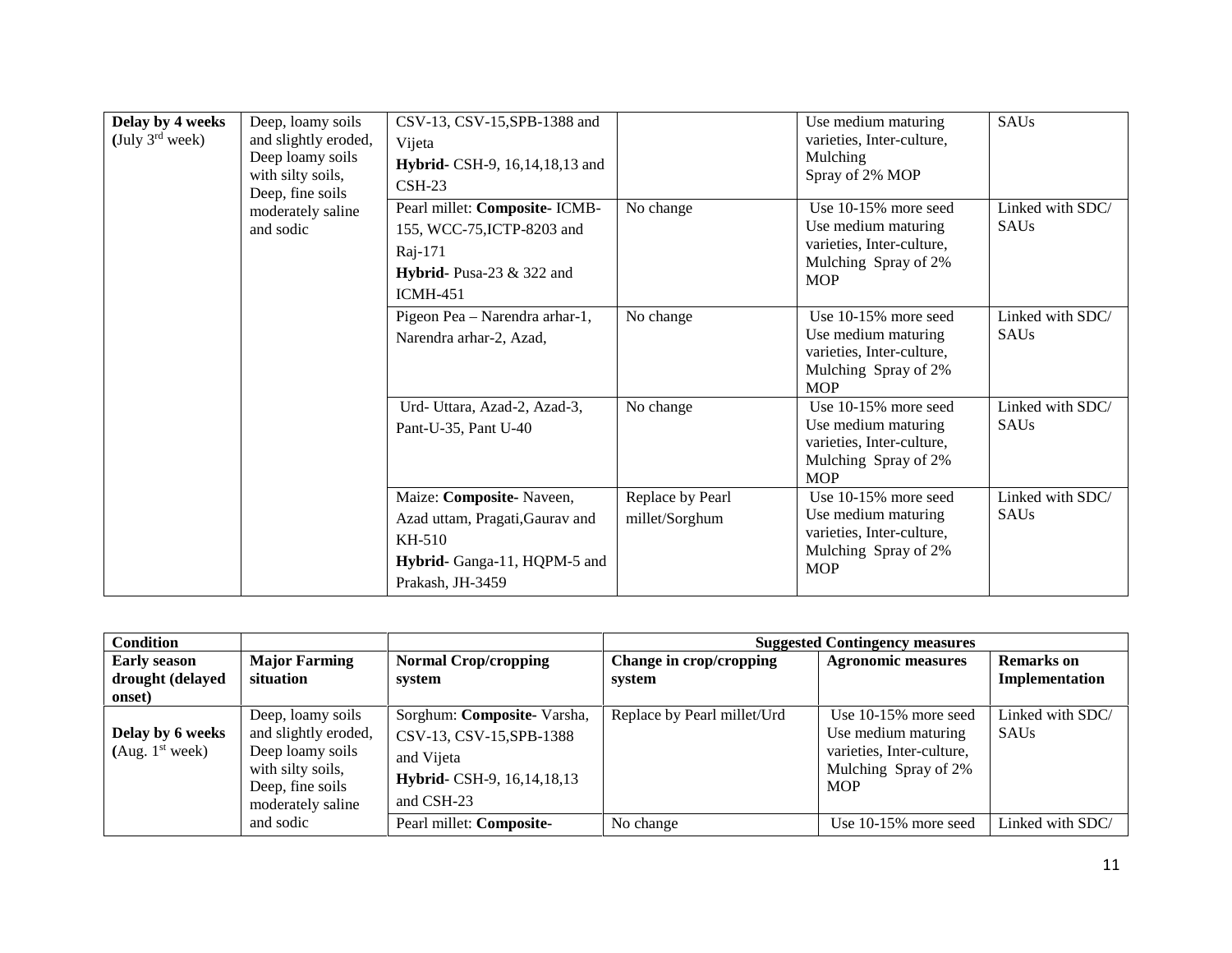|                                                           |                                                                                                                             | ICMB-155, WCC-75, ICTP-<br>8203 and Raj-171<br>Hybrid- Pusa-23 $&$ 322 and<br><b>ICMH-451</b>                           |                                     | Use medium maturing<br>varieties, Inter-culture,<br>Mulching Spray of 2%<br><b>MOP</b>                         | SAUs                                |
|-----------------------------------------------------------|-----------------------------------------------------------------------------------------------------------------------------|-------------------------------------------------------------------------------------------------------------------------|-------------------------------------|----------------------------------------------------------------------------------------------------------------|-------------------------------------|
|                                                           |                                                                                                                             | Pigeon Pea - Narendra arhar-1,<br>Narendra arhar-2, Azad,                                                               | Replace with Pearl millet or<br>Urd | Use 10-15% more seed<br>Use medium maturing<br>varieties, Inter-culture,<br>Mulching Spray of 2%<br><b>MOP</b> | Linked with SDC/<br><b>SAUs</b>     |
|                                                           |                                                                                                                             | Urd- Uttara, Azad-2, Azad-3,<br>Pant-U-35, Pant U-40                                                                    | No change                           | Use 10-15% more seed<br>Use medium maturing<br>varieties, Inter-culture,<br>Mulching Spray of 2%<br><b>MOP</b> | Linked with SDC/<br><b>SAUs</b>     |
| <b>Condition</b>                                          |                                                                                                                             |                                                                                                                         |                                     | <b>Suggested Contingency measures</b>                                                                          |                                     |
|                                                           |                                                                                                                             |                                                                                                                         |                                     |                                                                                                                |                                     |
| <b>Early season</b><br>drought (delayed                   | <b>Major Farming</b><br>situation                                                                                           | Normal Crop/cropping system                                                                                             | Change in crop/cropping<br>system   | <b>Agronomic measures</b>                                                                                      | <b>Remarks</b> on<br>Implementation |
| onset)<br>Delay by 8 weeks<br>(Aug. 3 <sup>rd</sup> week) | Deep, loamy soils<br>and slightly eroded,<br>Deep loamy soils<br>with silty soils,<br>Deep, fine soils<br>moderately saline | Pearl millet,-<br>Composite-ICMB-155, WCC-<br>75, ICTP-8203 and Raj-171<br>Hybride-Pusa-23 & 322 and<br><b>ICMH-451</b> | Fallow                              | Moisture conservation<br>and preparation for rabi<br>sowing                                                    | $\sim$                              |

| <b>Condition</b>     |                      |                                    |                        | <b>Suggested Contingency measures</b> |                   |
|----------------------|----------------------|------------------------------------|------------------------|---------------------------------------|-------------------|
| Early season         | <b>Major Farming</b> | <b>Normal Crop/cropping</b>        | Crop management        | Soil nutrient &                       | <b>Remarks</b> on |
| drought (Normal      | situation            | system                             |                        | moisture conservation                 | Implementation    |
| onset)               |                      |                                    |                        | measures                              |                   |
|                      | Deep, loamy soils    | Sorghum : <b>Composite</b> Varsha, | Life saving irrigation | Mulching, Manual                      |                   |
| <b>Normal onset</b>  | and slightly eroded, | CSV-13, CSV-15, SPB-1388           | Re sowing if plant     | weeding                               |                   |
| followed by 15-20    | Deep loamy soils     | and Vijeta                         | population less than   |                                       |                   |
| days dry spell after | with silty soils,    |                                    | 70%                    |                                       |                   |
| sowing leading to    | Deep, fine soils     | Hybrid- CSH-9, 16, 14, 18, 13      |                        |                                       |                   |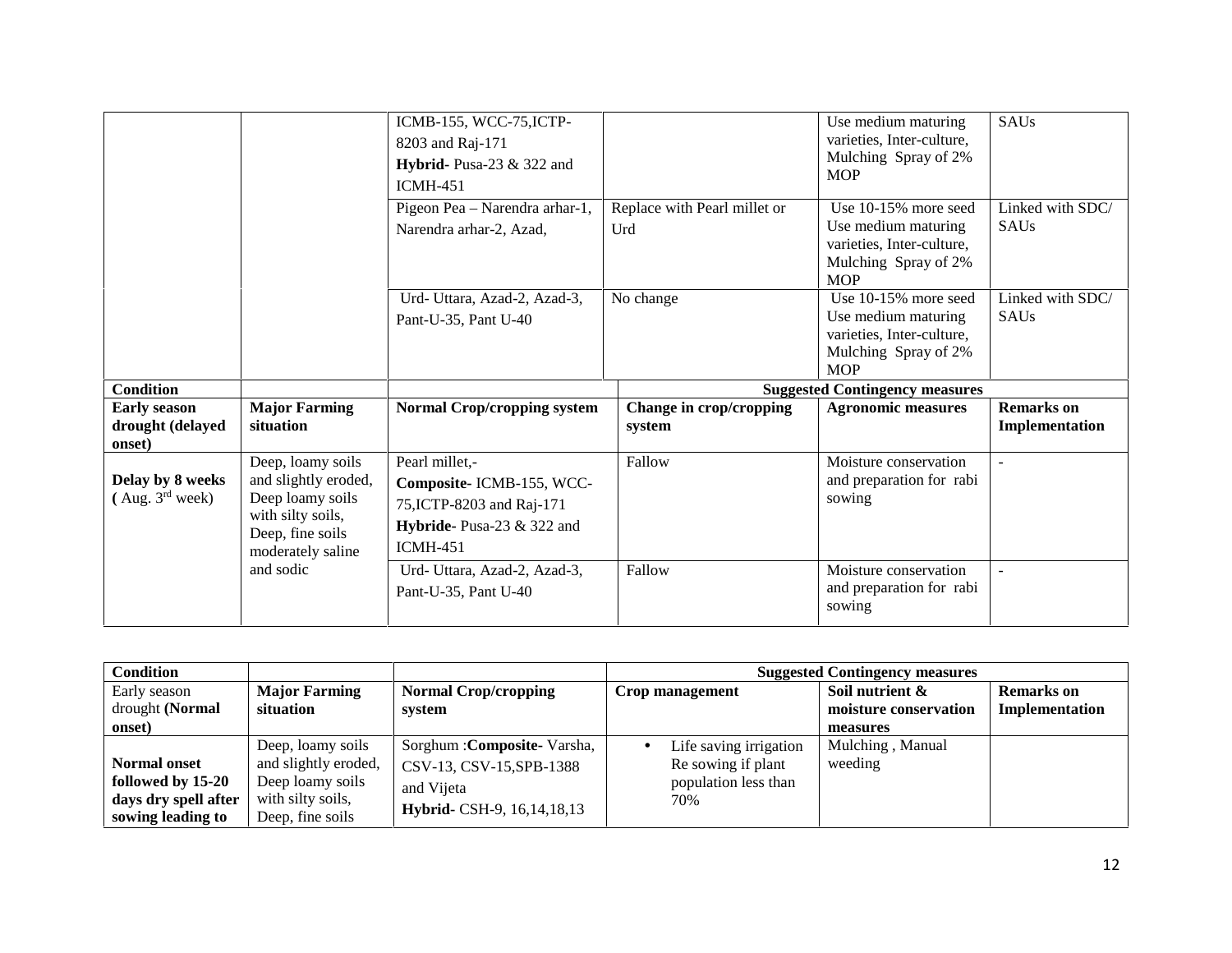| poor<br>germination/crop<br>stand etc.                                                           | moderately saline<br>and sodic            | and CSH-23<br>Pearl millet: Composite-<br>ICMB-155, WCC-75, ICTP-<br>8203 and Raj-171<br>Hybrid-Pusa-23 & 322 and<br><b>ICMH-451</b><br>Pigeon Pea - Narendra arhar-1,<br>Narendra arhar-2, Azad,<br>Urd- Uttara, Azad-2, Azad-3,<br>Pant-U-35, Pant U-40<br>Maize: Composite-Naveen,<br>Azad uttam, Pragati, Gaurav<br>and KH-510<br>Hybrid-Ganga-11, HQPM-5<br>and Prakash, JH-3459 | Life saving irrigation<br>$\bullet$<br>Re sowing if plant<br>population less than<br>70%<br>Life saving irrigation<br>Re sowing if plant<br>population less than<br>70%<br>Life saving irrigation<br>Re sowing if plant<br>population less than<br>70%<br>Life saving irrigation<br>Re sowing if plant<br>population less than<br>70% | Mulching, Manual<br>weeding<br>Mulching, Manual<br>weeding<br>Mulching, Manual<br>weeding<br>Mulching, Manual<br>weeding |                                     |
|--------------------------------------------------------------------------------------------------|-------------------------------------------|---------------------------------------------------------------------------------------------------------------------------------------------------------------------------------------------------------------------------------------------------------------------------------------------------------------------------------------------------------------------------------------|---------------------------------------------------------------------------------------------------------------------------------------------------------------------------------------------------------------------------------------------------------------------------------------------------------------------------------------|--------------------------------------------------------------------------------------------------------------------------|-------------------------------------|
| <b>Condition</b>                                                                                 |                                           |                                                                                                                                                                                                                                                                                                                                                                                       |                                                                                                                                                                                                                                                                                                                                       | <b>Suggested Contingency measures</b>                                                                                    |                                     |
| Mid season<br>drought (long dry<br>spell, consecutive 2<br>weeks rainless<br>$(>2.5$ mm) period) | <b>Major Farming</b><br>situation         | <b>Normal Crop/cropping</b><br>system                                                                                                                                                                                                                                                                                                                                                 | Crop management                                                                                                                                                                                                                                                                                                                       | Soil nutrient &<br>moisture conservation<br>measures                                                                     | <b>Remarks</b> on<br>Implementation |
| At vegetative stage                                                                              | Deep, loamy soils<br>and slightly eroded, | Sorghum: Composite-Varsha,<br>CSV-13, CSV-15, SPB-1388                                                                                                                                                                                                                                                                                                                                | Life saving irrigation if<br>available                                                                                                                                                                                                                                                                                                | Spray of 2%MOP.<br>Live Mulching                                                                                         |                                     |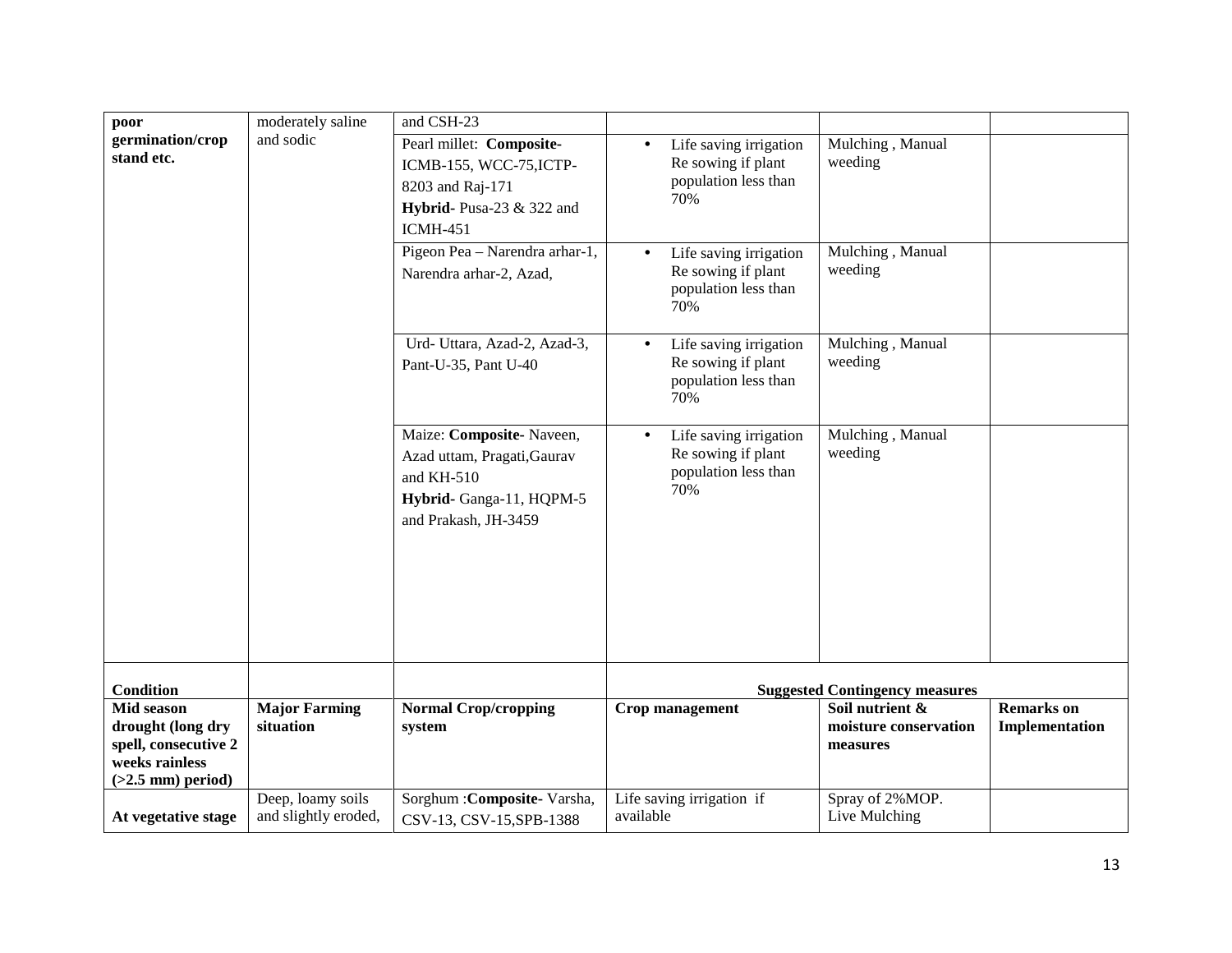|                                           | Deep loamy soils<br>with silty soils,<br>Deep, fine soils<br>moderately saline<br>and sodic                                 | and Vijeta<br>Hybrid- CSH-9, 16, 14, 18, 13<br>and CSH-23<br>Pearl millet,-<br>Composite-ICMB-155,<br>WCC-75, ICTP-8203 and Raj-<br>171<br>Hybrid- Pusa-23 $&$ 322 and<br><b>ICMH-451</b><br>Pigeon Pea - Narendra arhar-1, | Life saving irrigation if<br>available<br>Life saving irrigation if | Spray of 2%MOP.<br>Live Mulching<br>Spray of 2%MOP.  |                                     |
|-------------------------------------------|-----------------------------------------------------------------------------------------------------------------------------|-----------------------------------------------------------------------------------------------------------------------------------------------------------------------------------------------------------------------------|---------------------------------------------------------------------|------------------------------------------------------|-------------------------------------|
|                                           |                                                                                                                             | Narendra arhar-2, Azad,<br>Urd- Uttara, Azad-2, Azad-3,<br>Pant-U-35, Pant U-40                                                                                                                                             | available<br>Life saving irrigation if<br>available                 | Mulching<br>Spray of 2%MOP.<br>Mulching              |                                     |
|                                           |                                                                                                                             | Maize: Composite-Naveen,<br>Azad uttam, Pragati, Gaurav<br>and KH-510<br>Hybrid-Ganga-11, HQPM-5<br>and Prakash, JH-3459                                                                                                    | Life saving irrigation if<br>available                              | Spray of 2%MOP.<br>Live Mulching                     |                                     |
| <b>Condition</b>                          |                                                                                                                             |                                                                                                                                                                                                                             |                                                                     | <b>Suggested Contingency measures</b>                |                                     |
| Mid season<br>drought (long dry<br>spell) | <b>Major Farming</b><br>situation                                                                                           | <b>Normal Crop/cropping</b><br>system                                                                                                                                                                                       | Crop management                                                     | Soil nutrient &<br>moisture conservation<br>measures | <b>Remarks</b> on<br>Implementation |
| At flowering/<br>fruiting stage           | Deep, loamy soils<br>and slightly eroded,<br>Deep loamy soils<br>with silty soils,<br>Deep, fine soils<br>moderately saline | Sorghum: Composite-Varsha,<br>CSV-13, CSV-15, SPB-1388<br>and Vijeta<br>Hybrid- CSH-9, 16, 14, 18, 13<br>and CSH-23                                                                                                         | Life saving irrigation                                              | Spray 2% solution of<br>Urea and 2%MOP.<br>Mulching  |                                     |
|                                           | and sodic                                                                                                                   | Pearl millet,-<br>Composite-ICMB-155, WCC-<br>75, ICTP-8203 and Raj-171<br>Hybrid- Pusa-23 & 322 and                                                                                                                        | Life saving irrigation                                              | Spray 2% solution of<br>Urea and 2%MOP.<br>Mulching  |                                     |
|                                           |                                                                                                                             | <b>ICMH-451</b>                                                                                                                                                                                                             |                                                                     |                                                      |                                     |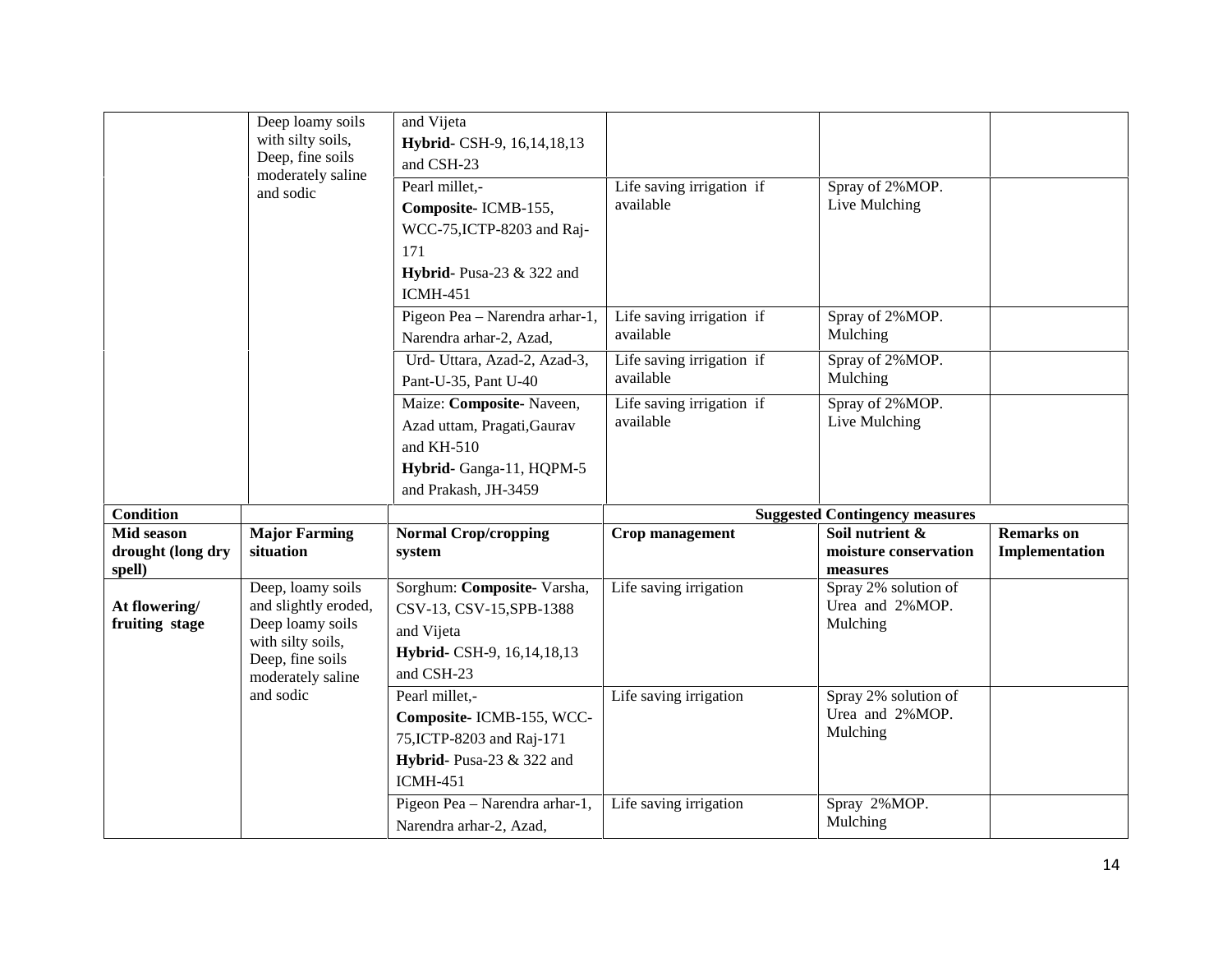|                                                                                                                                                                                      |                                                                                                                     | Urd- Uttara, Azad-2, Azad-3,<br>Pant-U-35, Pant U-40                                                                       | Life saving irrigation                                                         | Spray 2%MOP.<br>Mulching                            |                                     |
|--------------------------------------------------------------------------------------------------------------------------------------------------------------------------------------|---------------------------------------------------------------------------------------------------------------------|----------------------------------------------------------------------------------------------------------------------------|--------------------------------------------------------------------------------|-----------------------------------------------------|-------------------------------------|
|                                                                                                                                                                                      |                                                                                                                     | Maize: Composite-Naveen,<br>Azad uttam, Pragati, Gaurav<br>and $KH-510$<br>Hybrid-Ganga-11, HQPM-5<br>and Prakash, JH-3459 | Life saving irrigation                                                         | Spray 2% solution of<br>Urea and 2%MOP.<br>Mulching |                                     |
| <b>Condition</b>                                                                                                                                                                     |                                                                                                                     |                                                                                                                            |                                                                                | <b>Suggested Contingency measures</b>               |                                     |
| <b>Terminal drought</b><br>(Early withdrawal                                                                                                                                         | <b>Major Farming</b><br>situation                                                                                   | <b>Normal Crop/cropping</b><br>system                                                                                      | Crop management                                                                | <b>Rabi Crop planning</b>                           | <b>Remarks</b> on<br>Implementation |
| of monsoon)<br>Deep, loamy soils<br>and slightly eroded,<br>Deep loamy soils<br>with silty soils,<br>Deep, fine soils<br>moderately saline<br>and sodic<br>sandy soils and<br>eroded | Sorghum: Composite-Varsha,<br>CSV-13, CSV-15, SPB-1388<br>and Vijeta<br>Hybrid- CSH-9, 16, 14, 18, 13<br>and CSH-23 | If crop not reviving use the<br>crop as fodder.                                                                            | Prepare Field for rabi<br>sowing                                               |                                                     |                                     |
|                                                                                                                                                                                      |                                                                                                                     | Pearl millet: Composite-<br>ICMB-155, WCC-75, ICTP-<br>8203 and Raj-171<br>Hybrid- Pusa-23 $&$ 322 and<br><b>ICMH-451</b>  | If crop not reviving use the<br>crop as fodder.                                | Prepare Field for rabi<br>sowing                    |                                     |
|                                                                                                                                                                                      | Pigeon Pea - Narendra arhar-1,<br>Narendra arhar-2, Azad,                                                           | Life saving irrigation Spray<br>2%MOP                                                                                      |                                                                                |                                                     |                                     |
|                                                                                                                                                                                      |                                                                                                                     | Urd- Uttara, Azad-2, Azad-3,<br>Pant-U-35, Pant U-40                                                                       | If crop not reviving use the<br>crop as fodder. If 75% mature<br>than harvest. | Prepare Field for rabi<br>sowing                    |                                     |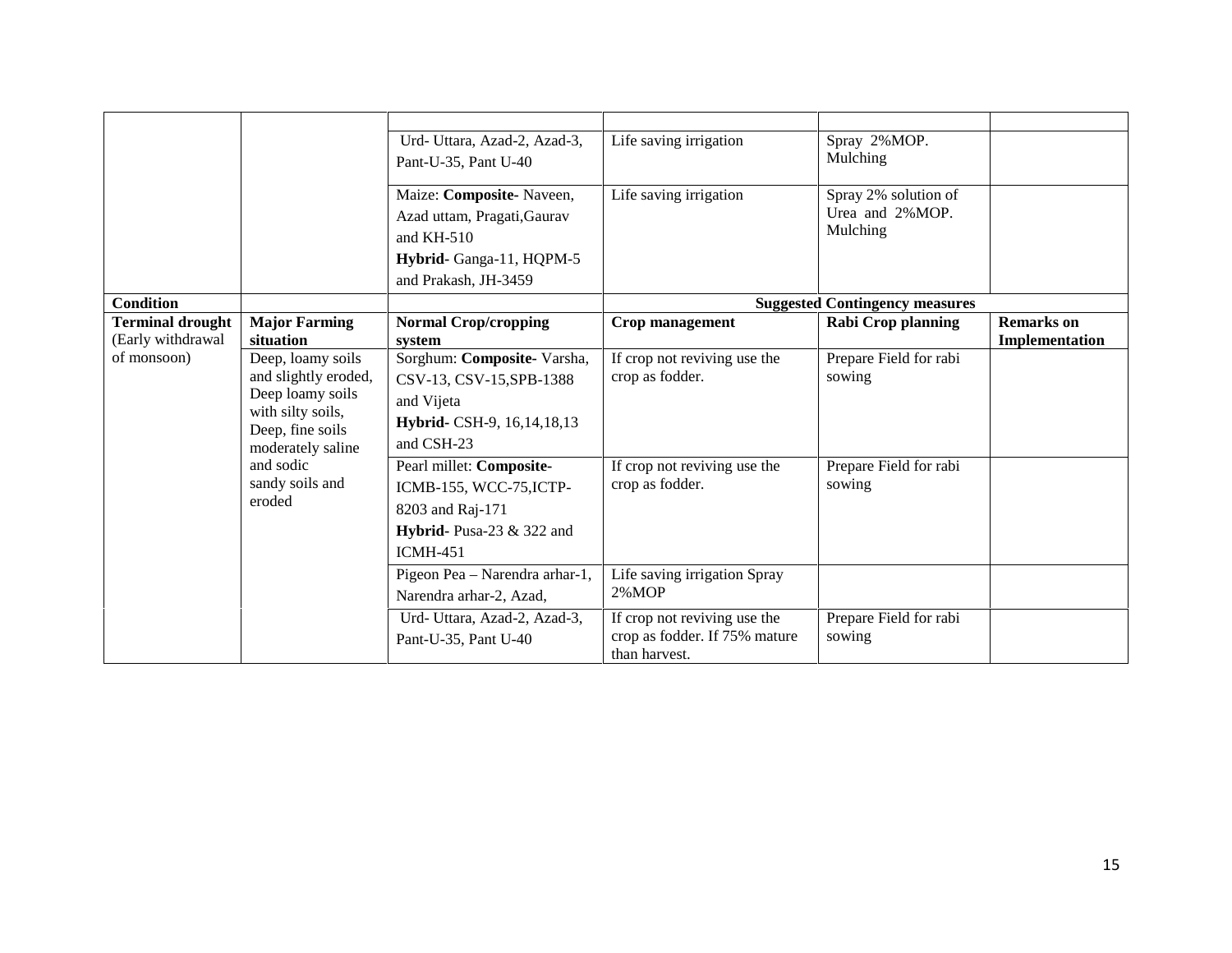#### **2.1.2 Drought - Irrigated situation**

| <b>Condition</b>                                             |                                                                                                                                                   |                                                                                                                                                                                 | <b>Suggested Contingency measures</b> |                                                                                                                                                                                                                                                                                   |                                     |  |  |
|--------------------------------------------------------------|---------------------------------------------------------------------------------------------------------------------------------------------------|---------------------------------------------------------------------------------------------------------------------------------------------------------------------------------|---------------------------------------|-----------------------------------------------------------------------------------------------------------------------------------------------------------------------------------------------------------------------------------------------------------------------------------|-------------------------------------|--|--|
|                                                              | <b>Major Farming</b><br>situation                                                                                                                 | <b>Normal Crop/cropping</b><br>system                                                                                                                                           | Change in<br>crop/cropping<br>system  | <b>Agronomic measures</b>                                                                                                                                                                                                                                                         | <b>Remarks</b> on<br>Implementation |  |  |
| Delayed release of<br>water in canals due<br>to low rainfall | Deep, fine soils<br>moderately saline<br>and sodic.<br>Deep, loamy soils<br>And Deep, loamy<br>soils associated with<br>sandy soils and<br>eroded | Paddy: (Transplanted) Govind,<br>Narendra-118,97, Ashwani,<br>(Early) Saket-4, Ratna, Pant-<br>12, Narendra-80, 2026<br>(Medium) Sarjoo-52, Pant-4,<br>Narendra-359, 2026, 2064 | No change                             | Direct seeded/ Drum seeded<br>$\bullet$<br>rice<br>Use early maturing varieties<br>$\bullet$<br>ie. Saket-4, Ratna, Pant-12,<br>Narendra-80, 2026<br>NDR-<br>118<br>Transplant 3-4 seed lings / hill<br>$\bullet$<br>Wet and dry irrigation,<br>weed management                   | Linked with<br>SDC/SAU's            |  |  |
|                                                              |                                                                                                                                                   | Maize: Composite-Naveen,<br>Azad uttam, Pragati, Gaurav<br>and KH-510<br>Hybrid-Ganga-11, HQPM-5<br>and Prakash, JH-3459                                                        | No change                             | Use short duration varieties.<br>Irrigation at Critical stage<br>Ridge planting                                                                                                                                                                                                   | Linked with<br>SDC/SAU's            |  |  |
| <b>Condition</b>                                             |                                                                                                                                                   |                                                                                                                                                                                 |                                       | <b>Suggested Contingency measures</b>                                                                                                                                                                                                                                             |                                     |  |  |
|                                                              | <b>Major Farming</b><br>situation                                                                                                                 | <b>Normal Crop/cropping</b><br>system                                                                                                                                           | Change in<br>crop/cropping<br>system  | <b>Agronomic measures</b>                                                                                                                                                                                                                                                         | <b>Remarks</b> on<br>Implementation |  |  |
| Limited release of<br>water in canals due<br>to low rainfall | Deep, fine soils<br>moderately saline<br>and sodic,<br>Deep, loamy soils<br>And Deep, loamy<br>soils associated with<br>sandy soils and<br>eroded | Paddy: (Transplanted) Govind,<br>Narendra-118,97, Ashwani,<br>(Early) Saket-4, Ratna, Pant-<br>12, Narendra-80, 2026<br>(Medium) Sarjoo-52, Pant-4,<br>Narendra-359, 2026, 2064 | No change                             | Direct seeded/ Drum<br>$\bullet$<br>seeded Paddy/ SRI<br>Use early maturing<br>varieties ie. Saket-4, Ratna,<br>Pant-12, Narendra-80,<br><b>NDR-118</b><br>2026<br>Transplant 3-4 seed lings /<br>hill<br>Wet and dry irrigation,<br>weed management<br>Ensure application of MOP | Linked with<br>SDC/SAU's            |  |  |
|                                                              |                                                                                                                                                   | Maize: Composite-Naveen,                                                                                                                                                        | No change                             | Use short duration varieties.                                                                                                                                                                                                                                                     | Linked with                         |  |  |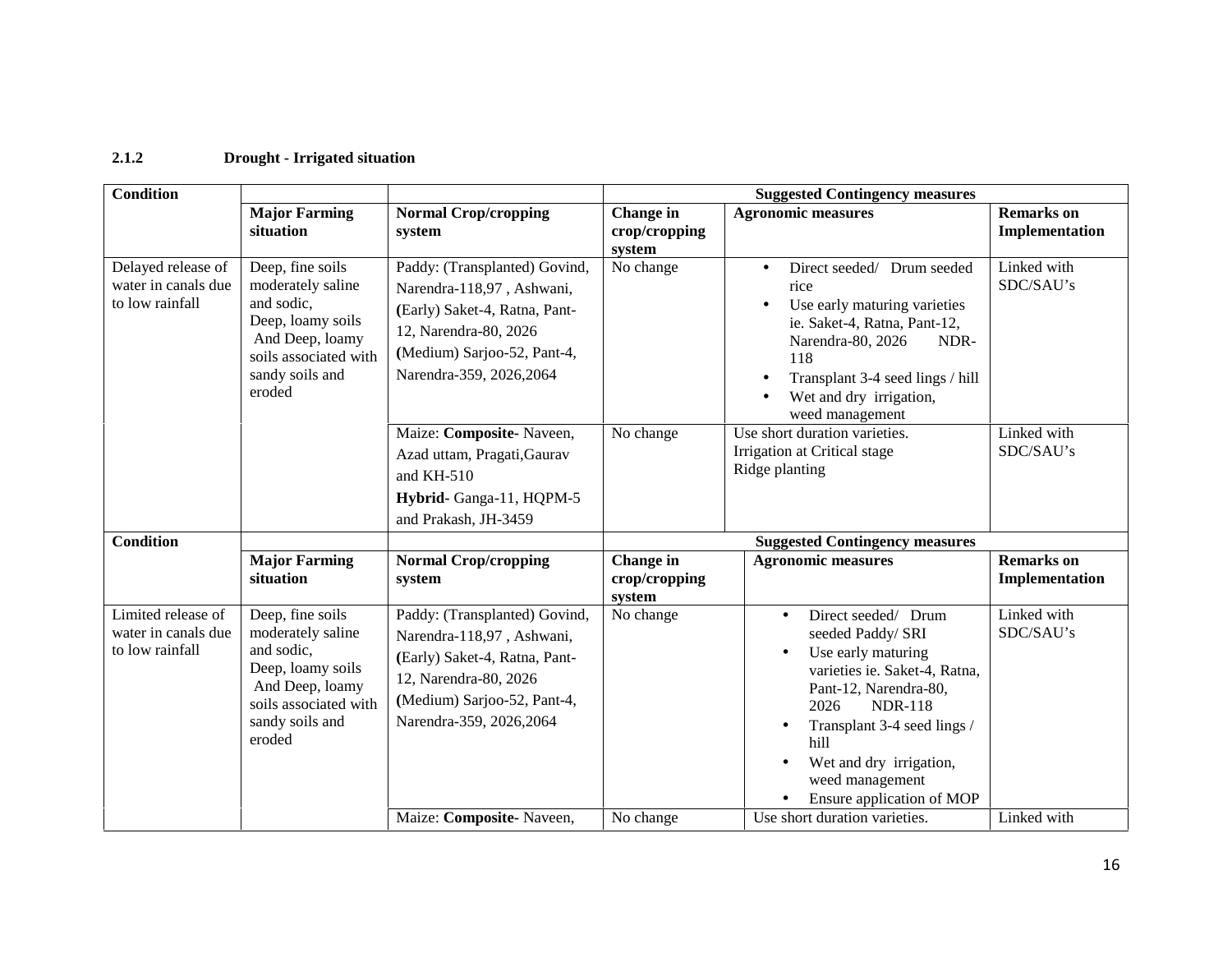| Condition | <b>Suggested Contingency measures</b> |                                                                                                |                                      |                                                                                                |                                     |
|-----------|---------------------------------------|------------------------------------------------------------------------------------------------|--------------------------------------|------------------------------------------------------------------------------------------------|-------------------------------------|
|           | <b>Major Farming</b><br>situation     | <b>Normal Crop/cropping</b><br>system                                                          | Change in<br>crop/cropping<br>system | <b>Agronomic measures</b>                                                                      | <b>Remarks</b> on<br>Implementation |
|           |                                       | Azad uttam, Pragati, Gaurav<br>and $KH-510$<br>Hybrid-Ganga-11, HQPM-5<br>and Prakash, JH-3459 |                                      | Irrigation at Critical stage<br>Ridge planting<br>Weed management<br>Ensure application of MOP | SDC/SAU's                           |

| <b>Condition</b>                                                                       |                                                                                                                                                   |                                                                                                                                                                                 |                                                    | <b>Suggested Contingency measures</b>                                                                                                     |                                     |
|----------------------------------------------------------------------------------------|---------------------------------------------------------------------------------------------------------------------------------------------------|---------------------------------------------------------------------------------------------------------------------------------------------------------------------------------|----------------------------------------------------|-------------------------------------------------------------------------------------------------------------------------------------------|-------------------------------------|
|                                                                                        | <b>Major Farming</b><br>situation                                                                                                                 | <b>Normal Crop/cropping</b><br>system                                                                                                                                           | Change in crop/cropping<br>system                  | <b>Agronomic measures</b>                                                                                                                 | <b>Remarks</b> on<br>Implementation |
| Non release of<br>water in canals<br>under delayed<br>onset of monsoon<br>in catchment | Deep, fine soils<br>moderately saline<br>and sodic,<br>Deep, loamy soils<br>And Deep, loamy<br>soils associated with<br>sandy soils and<br>eroded | Paddy: (Transplanted) Govind,<br>Narendra-118,97, Ashwani,<br>(Early) Saket-4, Ratna, Pant-<br>12, Narendra-80, 2026<br>(Medium) Sarjoo-52, Pant-4,<br>Narendra-359, 2026, 2064 | Replace by sorghum/Pearl<br>millets/Pigeon Pea/Til | Light irrigation<br>at critical stage,<br>Ridge<br>planting/line<br>sowing,<br>10-15%<br>increase seed.<br>Weed<br>$\bullet$<br>managment | Linked with<br>SDC/SAU's            |
|                                                                                        |                                                                                                                                                   | Maize: Composite-Naveen,<br>Azad uttam, Pragati, Gaurav<br>and $KH-510$<br><b>Hybrid-</b> Ganga-11, HQPM-5<br>and Prakash, JH-3459                                              | Replace by sorghum/Pearl<br>millets/Pigeon Pea/Til | Light irrigation<br>at critical stage,<br>Ridge<br>planting/line<br>sowing,<br>10-15%<br>increase seed.<br>Weed<br>management             | Linked with<br>SDC/SAU's            |

| Condition         |                      |                             | <b>Suggested Contingency measures</b> |                           |                   |
|-------------------|----------------------|-----------------------------|---------------------------------------|---------------------------|-------------------|
|                   | <b>Major Farming</b> | <b>Normal Crop/cropping</b> | Change in crop/cropping               | <b>Agronomic measures</b> | <b>Remarks</b> on |
|                   | situation            | system                      | system                                |                           | Implementation    |
| Lack of inflows   | Deep, fine soils     | Not applicable              |                                       |                           |                   |
| into tanks due to | moderately saline    |                             |                                       |                           |                   |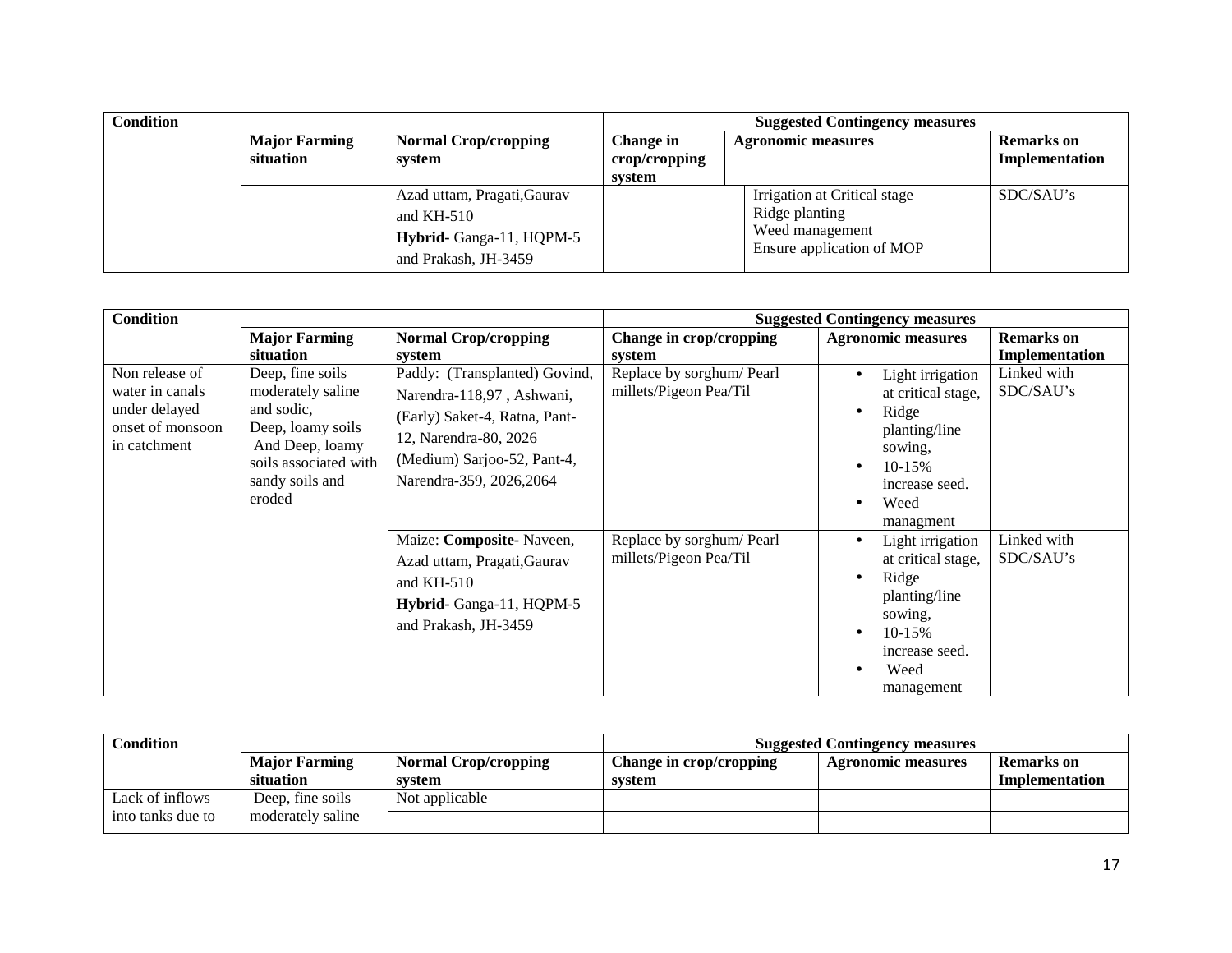| <b>Condition</b>  |                                   |                                       | <b>Suggested Contingency measures</b> |                           |                                     |
|-------------------|-----------------------------------|---------------------------------------|---------------------------------------|---------------------------|-------------------------------------|
|                   | <b>Major Farming</b><br>situation | <b>Normal Crop/cropping</b><br>system | Change in crop/cropping<br>system     | <b>Agronomic measures</b> | <b>Remarks</b> on<br>Implementation |
| insufficient      | and sodic.                        |                                       |                                       |                           |                                     |
| /delayed onset of | Deep, loamy soils                 |                                       |                                       |                           |                                     |
| monsoon           | And Deep, loamy                   |                                       |                                       |                           |                                     |
|                   | soils associated with             |                                       |                                       |                           |                                     |
|                   | sandy soils and                   |                                       |                                       |                           |                                     |
|                   | eroded                            |                                       |                                       |                           |                                     |

| <b>Condition</b>                                               |                                                                                                                                                   |                                                                                                                                                                                    |                                                     | <b>Suggested Contingency measures</b>                                                                                             |                                                      |
|----------------------------------------------------------------|---------------------------------------------------------------------------------------------------------------------------------------------------|------------------------------------------------------------------------------------------------------------------------------------------------------------------------------------|-----------------------------------------------------|-----------------------------------------------------------------------------------------------------------------------------------|------------------------------------------------------|
|                                                                | <b>Major Farming</b><br>situation                                                                                                                 | <b>Normal Crop/cropping</b><br>system                                                                                                                                              | Change in crop/cropping<br>system                   | <b>Agronomic measures</b>                                                                                                         | <b>Remarks</b> on<br>Implementation                  |
| Insufficient<br>groundwater<br>recharge due to<br>low rainfall | Deep, fine soils<br>moderately saline<br>and sodic,<br>Deep, loamy soils<br>And Deep, loamy<br>soils associated with<br>sandy soils and<br>eroded | Paddy:<br>(Transplanted) Govind,<br>Narendra-118,97, Ashwani,<br>(Early) Saket-4, Ratna, Pant-<br>12, Narendra-80, 2026<br>(Medium) Sarjoo-52, Pant-4,<br>Narendra-359, 2026, 2064 | Replace by Sorghum/ Pearl<br>millets/Pigeon Pea/Til | Light irrigation<br>at critical stage,<br>Ridge<br>planting/line<br>sowing,<br>$10 - 15%$<br>increase seed.<br>Weed<br>management | Linked with<br>SDC/SAU's<br>Linked with<br>SDC/SAU's |
|                                                                |                                                                                                                                                   | Maize: Composite-Naveen,<br>Azad uttam, Pragati, Gaurav<br>and $KH-510$<br>Hybrid-Ganga-11, HQPM-5<br>and Prakash, JH-3459                                                         | Replace by Sorghum/ Pearl<br>millets/Pigeon Pea/Til | at critical stage,<br>Ridge<br>planting/line<br>sowing,<br>10-15%<br>increase seed.<br>Weed<br>management                         |                                                      |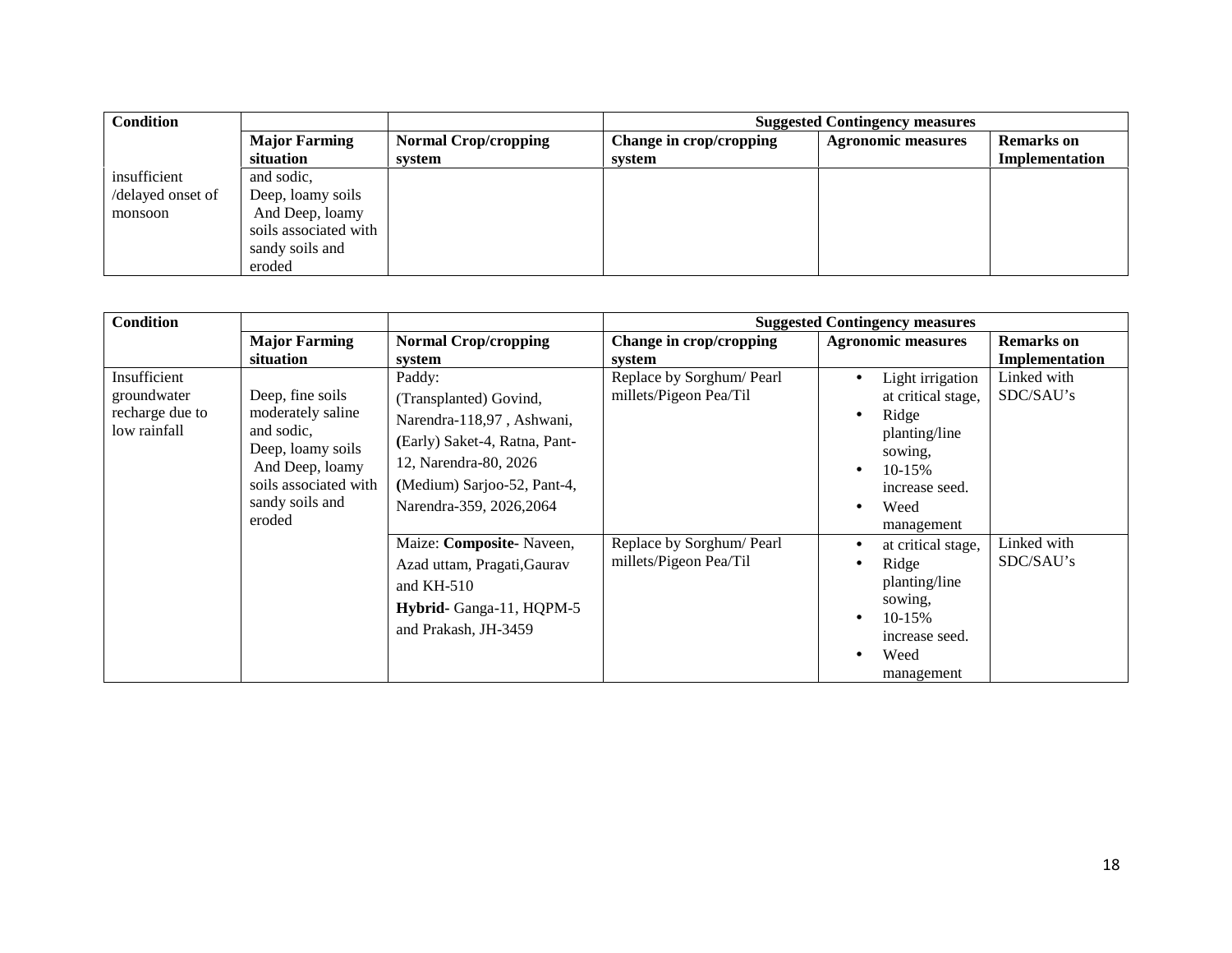**2.2 Unusual rains (untimely, un seasonal etc)** (for both Rain fed and irrigated situations)

| <b>Condition</b>                                                                  | <b>Suggested contingency measure</b>                                                            |                                                                                                                    |                        |                      |  |
|-----------------------------------------------------------------------------------|-------------------------------------------------------------------------------------------------|--------------------------------------------------------------------------------------------------------------------|------------------------|----------------------|--|
| <b>Continuous high</b><br>rainfall in a short<br>span leading to<br>water logging | <b>Vegetative stage</b>                                                                         | <b>Flowering stage</b>                                                                                             | Crop maturity stage    | Post harvest         |  |
| Paddy                                                                             | Bunding around the field                                                                        | Bunding around the field                                                                                           | Drain out excess water | Shift to safer place |  |
| Maize                                                                             | Drainage                                                                                        | Drainage                                                                                                           | Drainage               | Shift to safer place |  |
| Sorghum                                                                           | Drainage                                                                                        | Drainage                                                                                                           | Drainage               | Shift to safer place |  |
| Pearl millet                                                                      | Drainage                                                                                        | Drainage                                                                                                           | Drainage               | Shift to safer place |  |
| Pigeon pea                                                                        | Drainage                                                                                        | Drainage                                                                                                           | Drainage               | Shift to safer place |  |
| Urdbean                                                                           | Drainage                                                                                        | Drainage                                                                                                           | Drainage               | Shift to safer place |  |
|                                                                                   | Heavy rainfall with high speed winds in a short span                                            |                                                                                                                    |                        |                      |  |
| Paddy                                                                             | Bunding around the field                                                                        | Bunding around the field                                                                                           | Drain out excess water | Shift to safer place |  |
| Maize                                                                             | Drainage                                                                                        | Drainage                                                                                                           | Drainage               | Shift to safer place |  |
| Sorghum                                                                           | Drainage                                                                                        | Drainage                                                                                                           | Drainage               | Shift to safer place |  |
| Pearl millet                                                                      | Drainage                                                                                        | Drainage                                                                                                           | Drainage               | Shift to safer place |  |
| Pigeon pea                                                                        | Drainage                                                                                        | Drainage                                                                                                           | Drainage               | Shift to safer place |  |
| Outbreak of pests and diseases due to un seasonal rains                           |                                                                                                 |                                                                                                                    |                        |                      |  |
| Paddy                                                                             | Spray of Chloropyriphos 2.5 lt./<br>hac<br>for termite and For stemborer<br>(Cartap @25 kg/hac) | Dusting of Methyl parathion @15<br>kg/hac for Gandhi Bug and<br>Chlorothalonil @2ml/lt of water<br>for false smut. |                        | $\sim$               |  |
| Maize                                                                             | Spray of Chloropyriphos 2.5 lt./<br>hac                                                         | Spray of Validamycin @2.7 ml/lt.<br>of water solution for banded leaf                                              |                        | $\sim$               |  |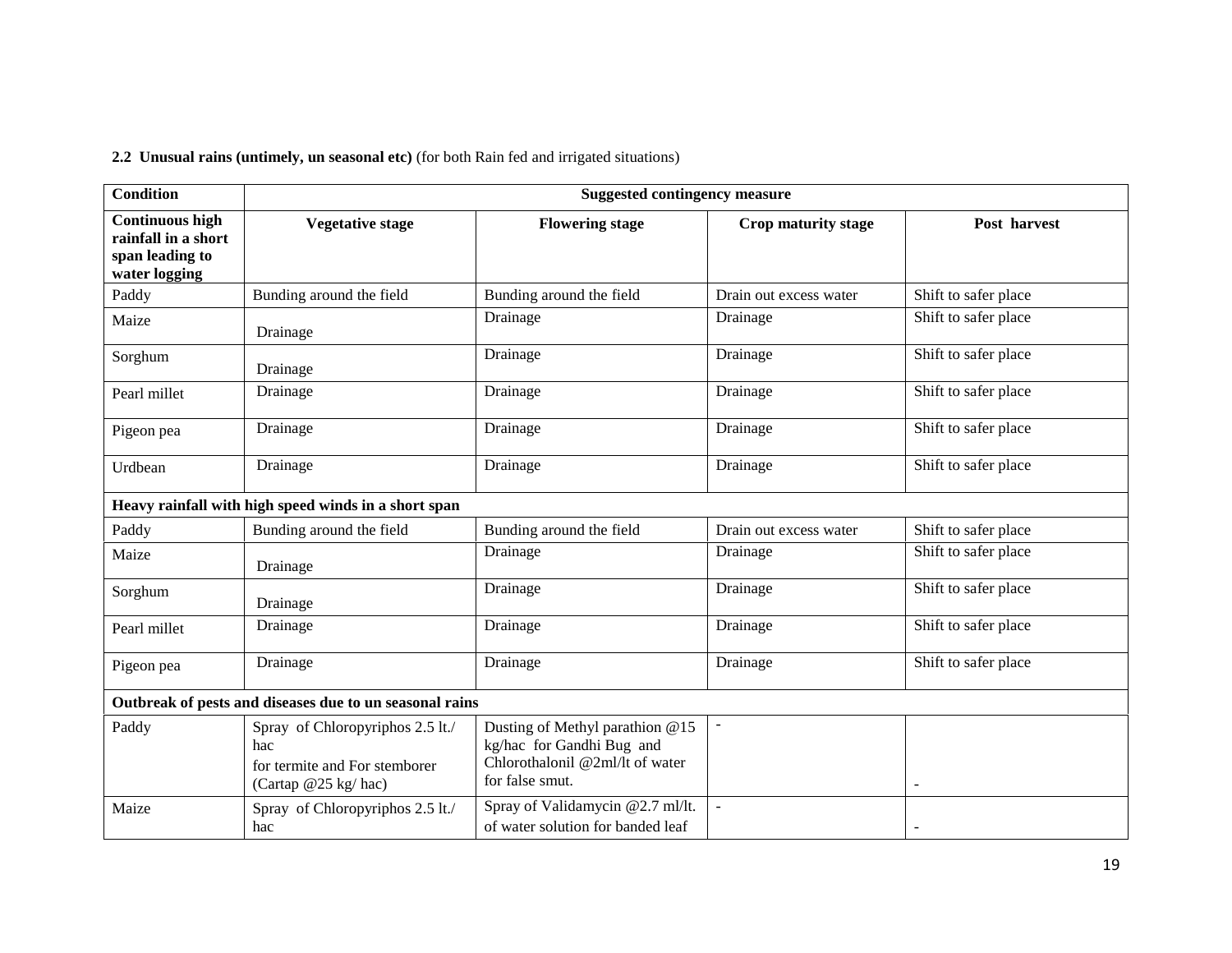|              | for termite and For stemborer<br>(Cartap $@25$ kg/hac)                                            | and sheath blight.                                                                                   |        |                          |
|--------------|---------------------------------------------------------------------------------------------------|------------------------------------------------------------------------------------------------------|--------|--------------------------|
| Sorghum      | Spray of Chloropyriphos 2.5 lt./<br>hac<br>for termite and For stemborer<br>(Cartap $@25$ kg/hac) | Spray of Carbandazim $(0.05\%)+$<br>dithane $M$ 45 (0.2%) for early and<br>late leaf spots and rust. | $\sim$ | $\overline{\phantom{a}}$ |
| Pearl millet | Spray of Chloropyriphos @3.50<br>$lt./$ hac<br>for early shoot borar                              | Spray of Mancozeb $(0.2\%)$ for<br>rust.                                                             |        |                          |
| Pigeon pea   | Spray of Chloropyriphos 2.5 lt./<br>hac<br>for termite                                            | Spray of Chloropyriphos 2.5 lt./<br>hac<br>Or Monocrtophos @1.25lt/hac for<br>control podborar       |        |                          |
| Urdbean      | Spray of Chloropyriphos 2.5 lt./<br>hac<br>for termite                                            | Spray of Dimethoate 1.00 lt./ hac<br>Or imidachlorpide @250 ml/hac<br>for control of thrips/         |        | $\overline{\phantom{0}}$ |

#### **2.3 Floods : Not applicable**

| <b>Condition</b>                                | <b>Suggested contingency measure</b> |                         |                           |            |
|-------------------------------------------------|--------------------------------------|-------------------------|---------------------------|------------|
| Transient water logging/ partial inundation $1$ | <b>Seedling / nursery stage</b>      | <b>Vegetative stage</b> | <b>Reproductive stage</b> | At harvest |
| <b>Horticulture</b>                             |                                      |                         |                           |            |
| <b>Field crops</b>                              |                                      |                         |                           |            |
| Continuous submergence                          |                                      |                         |                           |            |
| for more than 2 days                            | Not applicable                       |                         |                           |            |
| Sea water intrusion                             |                                      |                         |                           |            |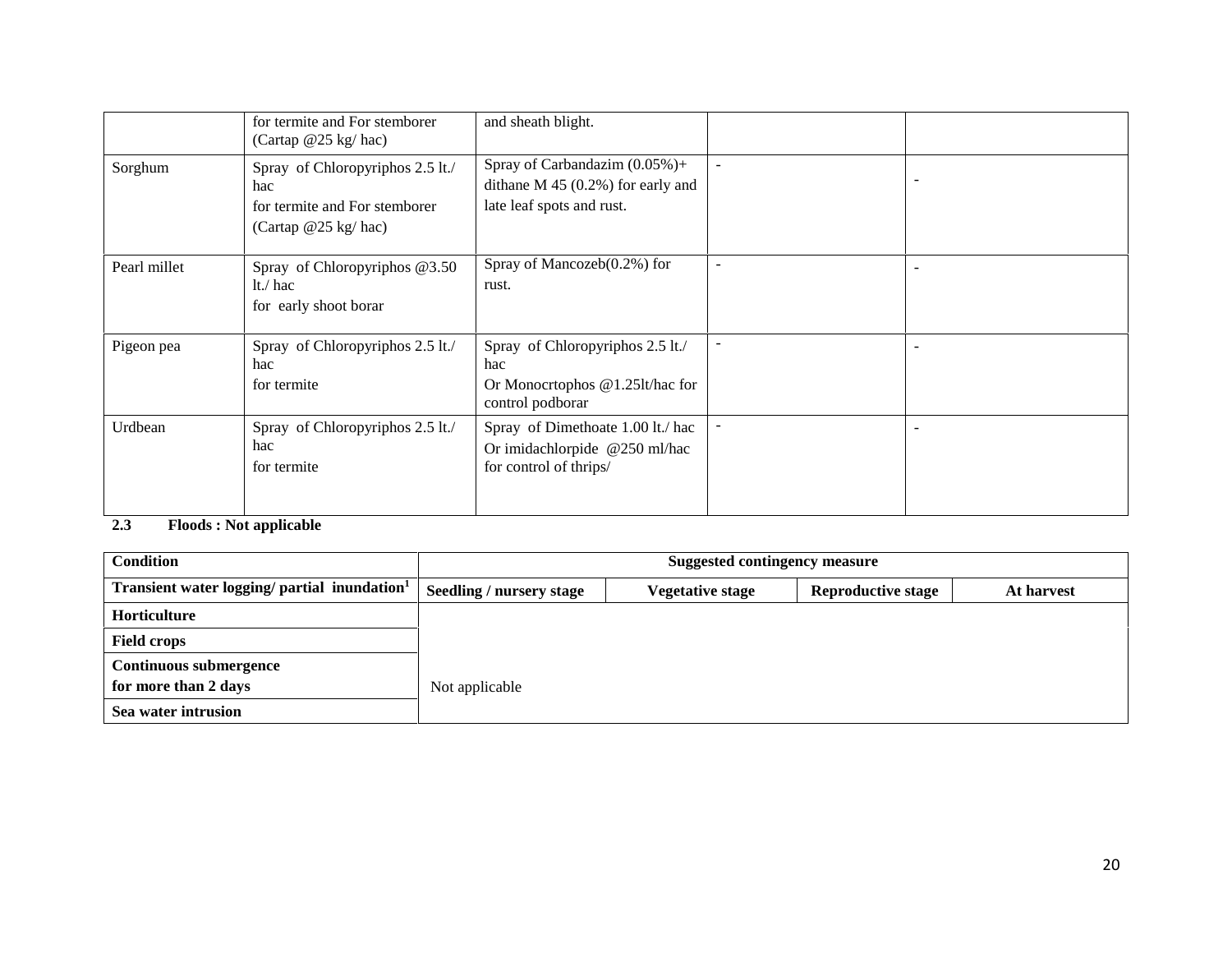#### **2.4 Extreme events: Heat wave / Cold wave/Frost/ Hailstorm /Cyclone: Occasional events**

| <b>Extreme event type</b> | Suggested contingency measure                           |                  |                           |            |  |
|---------------------------|---------------------------------------------------------|------------------|---------------------------|------------|--|
|                           | Seedling / nursery stage                                | Vegetative stage | <b>Reproductive stage</b> | At harvest |  |
| <b>Heat Wave</b>          |                                                         |                  |                           |            |  |
| Rice                      | Remove ponded water and apply irrigation at evening   - |                  |                           |            |  |
| Cold wave                 | Not applicable                                          |                  |                           |            |  |

#### **2.5 Contingent strategies for Livestock, Poultry & Fisheries**

#### **2.5.1 Livestock**

|                     |                                                                                                                                                                                                                                                                                                                                                                                                                                                                                                                                                                                                                                             | <b>Suggested contingency measures</b>                                                                                                                                                                                                                                                                                                                                                                                                                                                                                                                                                                                                               |                                                                                                                                                                                                                             |
|---------------------|---------------------------------------------------------------------------------------------------------------------------------------------------------------------------------------------------------------------------------------------------------------------------------------------------------------------------------------------------------------------------------------------------------------------------------------------------------------------------------------------------------------------------------------------------------------------------------------------------------------------------------------------|-----------------------------------------------------------------------------------------------------------------------------------------------------------------------------------------------------------------------------------------------------------------------------------------------------------------------------------------------------------------------------------------------------------------------------------------------------------------------------------------------------------------------------------------------------------------------------------------------------------------------------------------------------|-----------------------------------------------------------------------------------------------------------------------------------------------------------------------------------------------------------------------------|
|                     | Before the event                                                                                                                                                                                                                                                                                                                                                                                                                                                                                                                                                                                                                            | During the event                                                                                                                                                                                                                                                                                                                                                                                                                                                                                                                                                                                                                                    | After the event                                                                                                                                                                                                             |
| Heat & Cold<br>wave | In villages which are chronically prone to<br>heat waves the following permanent<br>measures are suggested<br>Plantation of trees like Neem,<br>$\mathbf{i}$<br>Pipal, Subabul around the shed<br>Spreading of husk/straw/coconut<br>$\overline{11}$<br>leaves on the roof of the shed<br>iii) Water sprinklers / foggers in the<br>animal shed<br>iv) Application of white reflector paint<br>on the roof to reduce thermal<br>radiation effect<br><b>Cold wave:</b> Covering all the wire meshed<br>walls $\sqrt{ }$<br>open area with gunny bags/<br>polyethylene sheets with a mechanism for<br>lifting during the day time and closing | Allow the animals preferably early in the<br>morning or late in the evening for grazing<br>during heat waves<br>Allow for grazing between 10AM to 3PM<br>during cold waves<br>Feed green fodder/silage / concentrates during<br>day time and roughages / hay during night time<br>in case of heat waves<br>Add 25-50 ml of edible oil in concentrates per<br>kg and fed to the animal during cold waves<br>Apply / sprinkle lime powder $(5-10)$ g per square<br>feet) in the animal shed during cold waves to<br>neutralize ammonia accumulation<br>Put on the foggers / sprinklers during heat<br>weaves and heaters during cold waves in case of | Green and concentrates supplementation<br>should be provided to all the animals.<br>Allow the animals for grazing (normal<br>timings)<br>Bleach $(0.1\%)$ drinking water / water<br>sources<br>Provide clean drinking water |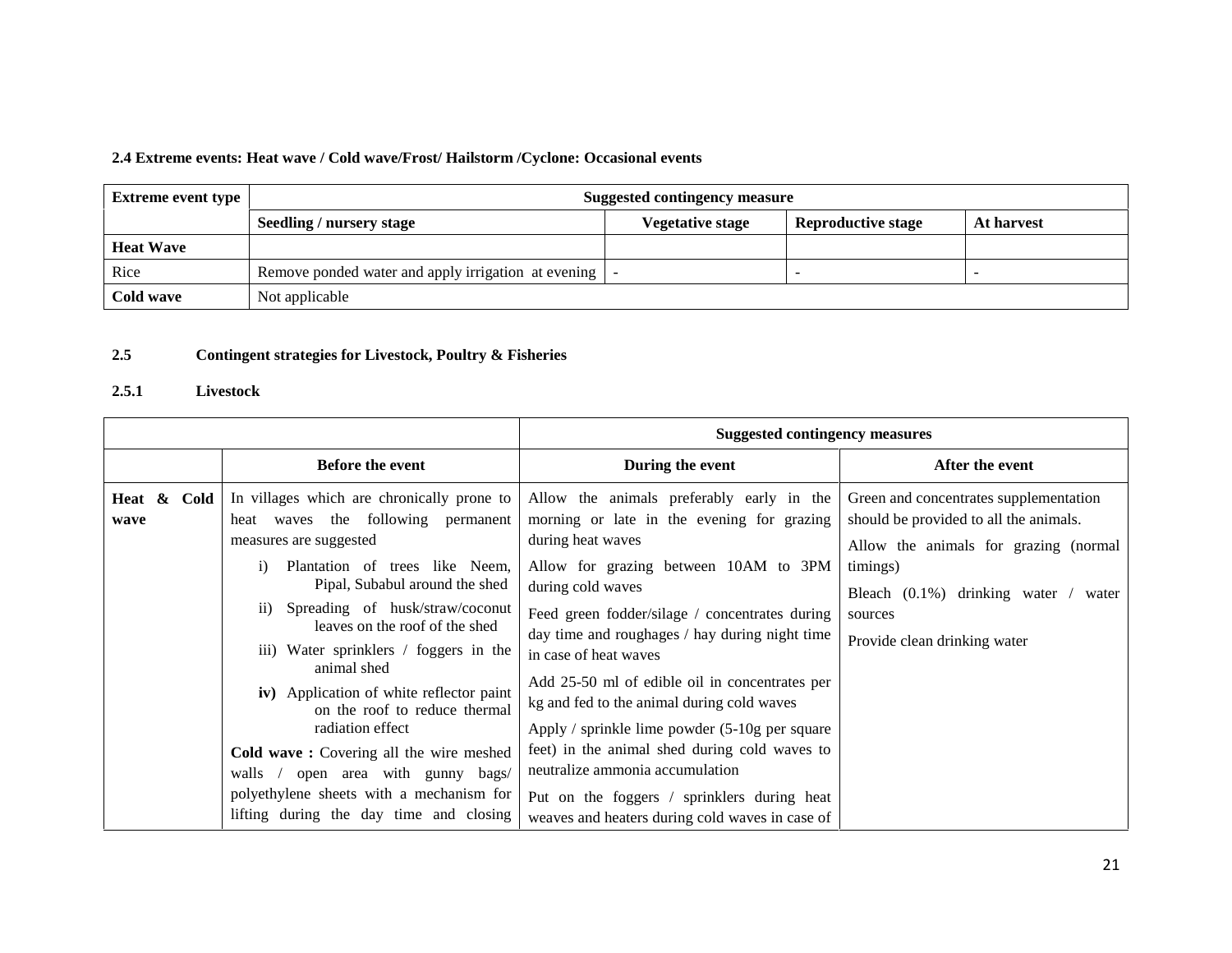|                  | during night                                                                                                                    | high productive animals                                                                                                                                                                                                                     |                                                                                                           |
|------------------|---------------------------------------------------------------------------------------------------------------------------------|---------------------------------------------------------------------------------------------------------------------------------------------------------------------------------------------------------------------------------------------|-----------------------------------------------------------------------------------------------------------|
|                  |                                                                                                                                 | In severe cases, vitamin $C'$ (5-10ml per litre)<br>and electrolytes (Electral powder @ 20g per<br>litre) should be added in water during severe<br>heat waves and provision of wholesome clean<br>drinking water at least 3 times in a day |                                                                                                           |
| <b>Insurance</b> | Insurance policy for loss of production due<br>to heat wave or cold wave may be developed<br>Encouraging insurance of livestock | Listing out the details of the dead animals and<br>loss of production in high yielders                                                                                                                                                      | Submission for insurance<br>claim and<br>availing insurance benefit<br>Purchase of new productive animals |

## **2.5.2 Poultry**

|                                     | <b>Suggested contingency measures</b>                   |                                                                                                                                                                                                                                                     |                                |  |
|-------------------------------------|---------------------------------------------------------|-----------------------------------------------------------------------------------------------------------------------------------------------------------------------------------------------------------------------------------------------------|--------------------------------|--|
|                                     | Before the event <sup>a</sup>                           | During the event                                                                                                                                                                                                                                    | After the event                |  |
| <b>Heat wave</b>                    |                                                         |                                                                                                                                                                                                                                                     |                                |  |
| Shelter/environment<br>management   | Provision of proper shelter with good<br>ventilation    | In severe cases, foggers/water sprinklers/wetting<br>of hanged gunny bags should be arranged<br>Don't allow for scavenging during mid day                                                                                                           | Routine practices are followed |  |
| Health<br>and disease<br>management | Deworming and<br>vaccination against<br>RD and fowl pox | Supplementation of house hold grain<br>Provide cool and clean drinking water with<br>electrolytes and vit. $C$ (5-10 ml per litre)<br>In hot summer, add anti-stress probiotics in<br>drinking water or feed (Reestobal etc., 10-20ml<br>per litre) | Routine practices are followed |  |
| Cold wave                           |                                                         |                                                                                                                                                                                                                                                     |                                |  |